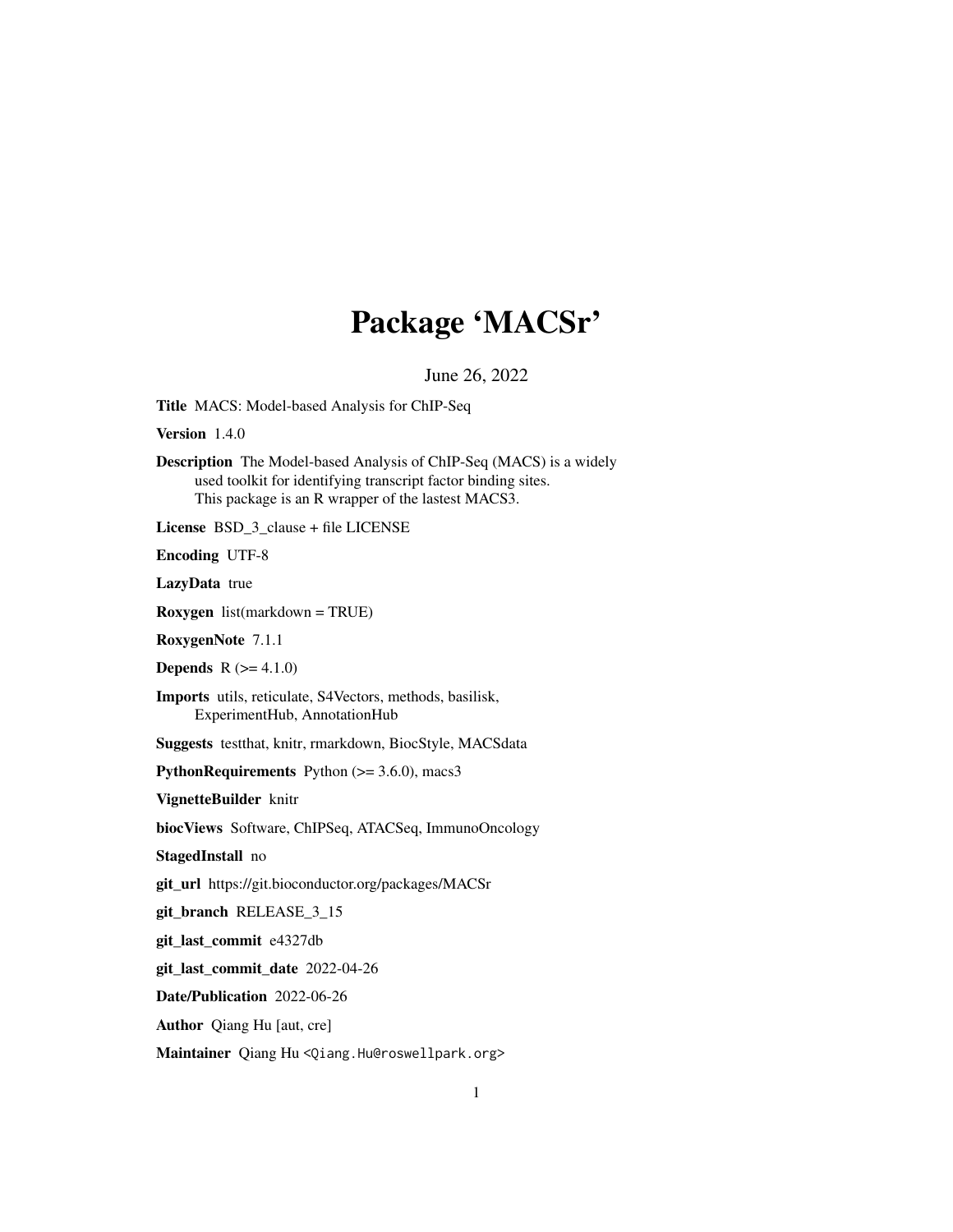# <span id="page-1-0"></span>R topics documented:

bdgbroadcall *bdgbroadcall*

# Description

Call broad peaks from bedGraph output. Note: All regions on the same chromosome in the bed-Graph file should be continuous so only bedGraph files from MACS3 are accpetable.

#### Usage

```
bdgbroadcall(
  ifile,
  cutoffpeak = 2,
 cutofflink = 1,
 minlen = 200L,lvl1maxgap = 30L,
  lv12maxgap = 800L,
  trackline = TRUE,
  outdir = ".".outputfile = character(),
  log = TRUE)
```

| ifile      | MACS score in bedGraph. REQUIRED.                                                |
|------------|----------------------------------------------------------------------------------|
| cutoffpeak | Cutoff for peaks depending on which method you used for score track. If the file |
|            | contains qualue scores from MACS3, score 2 means qualue 0.01. DEFAULT: 2         |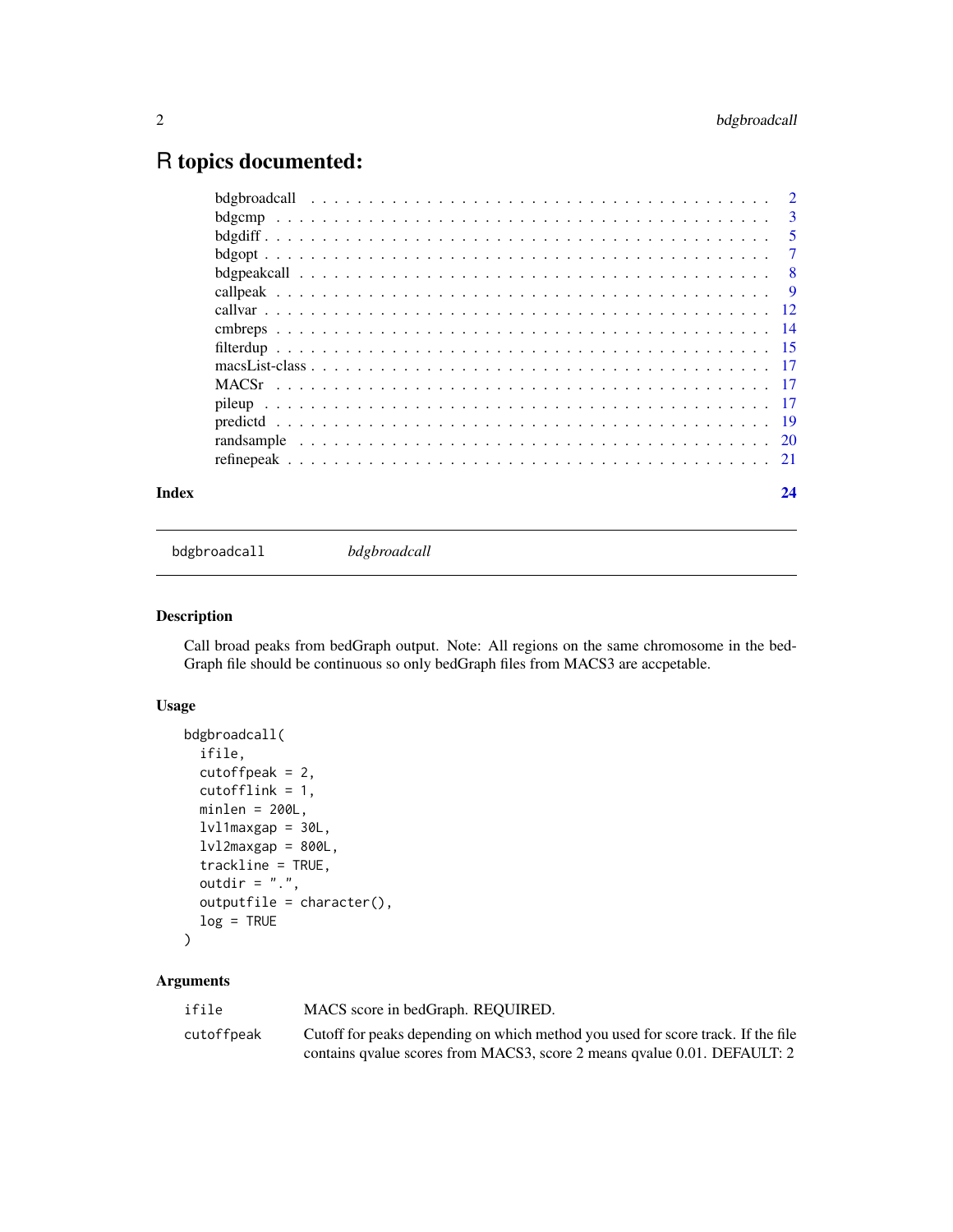#### <span id="page-2-0"></span>bdgcmp 3 and 3 and 3 and 3 and 3 and 3 and 3 and 3 and 3 and 3 and 3 and 3 and 3 and 3 and 3 and 3 and 3 and 3 and 3 and 3 and 3 and 3 and 3 and 3 and 3 and 3 and 3 and 3 and 3 and 3 and 3 and 3 and 3 and 3 and 3 and 3 and

| cutofflink | Cutoff for linking regions/low abundance regions depending on which method<br>you used for score track. If the file contains qualue scores from MACS3, score<br>1 means qvalue 0.1, and score 0.3 means qvalue 0.5. DEFAULT: 1", default = 1 |
|------------|----------------------------------------------------------------------------------------------------------------------------------------------------------------------------------------------------------------------------------------------|
| minlen     | minimum length of peak, better to set it as d value. DEFAULT: 200", default =<br><b>200</b>                                                                                                                                                  |
| lvl1maxgap | maximum gap between significant peaks, better to set it as tag size. DEFAULT:<br>30                                                                                                                                                          |
| lvl2maxgap | maximum linking between significant peaks, better to set it as 4 times of d value.<br>DEFAULT: 800                                                                                                                                           |
| trackline  | Tells MACS not to include trackline with bedGraph files. The trackline is re-<br>quired by UCSC.                                                                                                                                             |
| outdir     | The output directory.                                                                                                                                                                                                                        |
| outputfile | The output file.                                                                                                                                                                                                                             |
| log        | Whether to capture logs.                                                                                                                                                                                                                     |

### Value

macsList object.

#### Examples

```
eh <- ExperimentHub::ExperimentHub()
CHIP <- eh[["EH4558"]]
CTRL <- eh[["EH4563"]]
p1 <- pileup(CHIP, outdir = tempdir(),
             outputfile = "pileup_ChIP_bed.bdg", format = "BED")
p2 <- pileup(CTRL, outdir = tempdir(),
             outputfile = "pileup_CTRL_bed.bdg", format = "BED")
c1 <- bdgcmp(p1$outputs, p2$outputs, outdir = tempdir(),
             oprefix = "bdgcmp", pseudocount = 1, method = "FE")
bdgbroadcall(c1$outputs, cutoffpeak = 2, cutofflink = 1.5,
             outdir = tempdir(), outputfile = "bdgbroadcall")
```
bdgcmp *bdgcmp*

### Description

Deduct noise by comparing two signal tracks in bedGraph. Note: All regions on the same chromosome in the bedGraph file should be continuous so only bedGraph files from MACS3 are accpetable.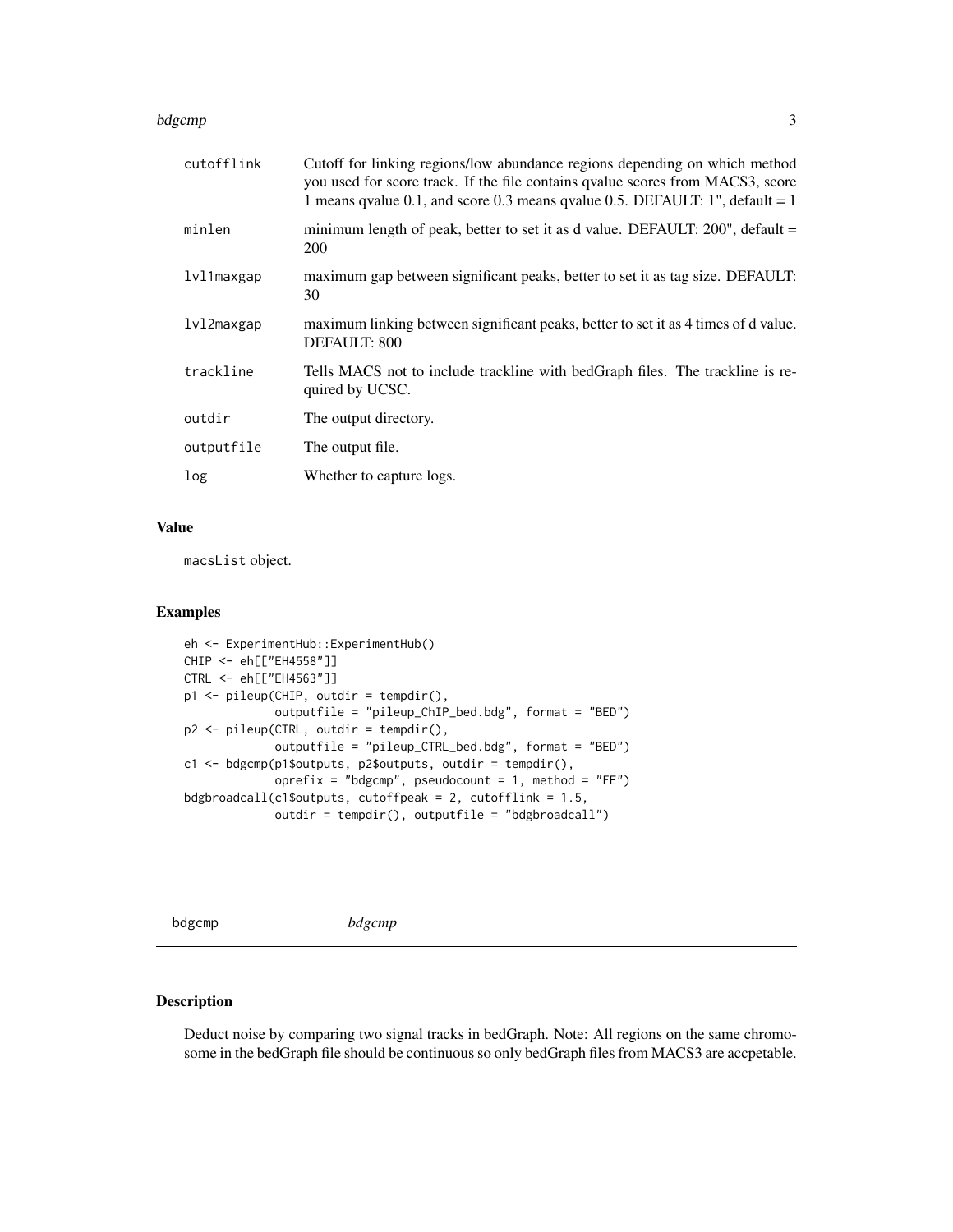# Usage

```
bdgcmp(
 tfile,
  cfile,
  sfactor = 1,pseudocount = 0,
 method = c("ppois", "qpois", "subtract", "logFE", "FE", "logLR", "slogLR", "max"),
  oprefix = character(),
  outputfile = list(),
 outdir = ".".log = TRUE\mathcal{L}
```
# Arguments

| tfile       | Treatment bedGraph file, e.g. *_treat_pileup.bdg from MACSv2. REQUIRED                                                                                                                                                                                                                                                                                                                                                                                                                                                                                                                                                                                                                                                          |
|-------------|---------------------------------------------------------------------------------------------------------------------------------------------------------------------------------------------------------------------------------------------------------------------------------------------------------------------------------------------------------------------------------------------------------------------------------------------------------------------------------------------------------------------------------------------------------------------------------------------------------------------------------------------------------------------------------------------------------------------------------|
| cfile       | Control bedGraph file, e.g. *_control_lambda.bdg from MACSv2. REQUIRED                                                                                                                                                                                                                                                                                                                                                                                                                                                                                                                                                                                                                                                          |
| sfactor     | Scaling factor for treatment and control track. Keep it as 1.0 or default in most<br>cases. Set it ONLY while you have SPMR output from MACS3 callpeak, and<br>plan to calculate scores as MACS3 callpeak module. If you want to simulate<br>'callpeak' w/o '-to-large', calculate effective smaller sample size after filtering<br>redudant reads in million (e.g., put 31.415926 if effective reads are 31,415,926)<br>and input it for '-S'; for 'callpeak -to-large', calculate effective reads in larger<br>sample. DEFAULT: 1.0                                                                                                                                                                                           |
| pseudocount | The pseudocount used for calculating logLR, logFE or FE. The count will be ap-<br>plied after normalization of sequencing depth. DEFAULT: 0.0, no pseudocount<br>is applied.                                                                                                                                                                                                                                                                                                                                                                                                                                                                                                                                                    |
| method      | Method to use while calculating a score in any bin by comparing treatment value<br>and control value. Available choices are: ppois, qpois, subtract, logFE, logLR,<br>and slogLR. They represent Poisson Pvalue (-log10(pvalue) form) using control<br>as lambda and treatment as observation, q-value through a BH process for pois-<br>son pvalues, subtraction from treatment, linear scale fold enrichment, log10 fold<br>enrichment(need to set pseudocount), log10 likelihood between ChIP-enriched<br>model and open chromatin model(need to set pseudocount), symmetric log10<br>likelihood between two ChIP-enrichment models, or maximum value between<br>the two tracks. Default option is ppois.", default="ppois". |
| oprefix     | The PREFIX of output bedGraph file to write scores. If it is given as A, and<br>method is 'ppois', output file will be A_ppois.bdg. Mutually exclusive with<br>$-o$ -ofile.                                                                                                                                                                                                                                                                                                                                                                                                                                                                                                                                                     |
| outputfile  | Output filename. Mutually exclusive with -o-prefix. The number and the order<br>of arguments for -ofile must be the same as for -m.                                                                                                                                                                                                                                                                                                                                                                                                                                                                                                                                                                                             |
| outdir      | The output directory.                                                                                                                                                                                                                                                                                                                                                                                                                                                                                                                                                                                                                                                                                                           |
| log         | Whether to capture logs.                                                                                                                                                                                                                                                                                                                                                                                                                                                                                                                                                                                                                                                                                                        |

### Value

macsList object.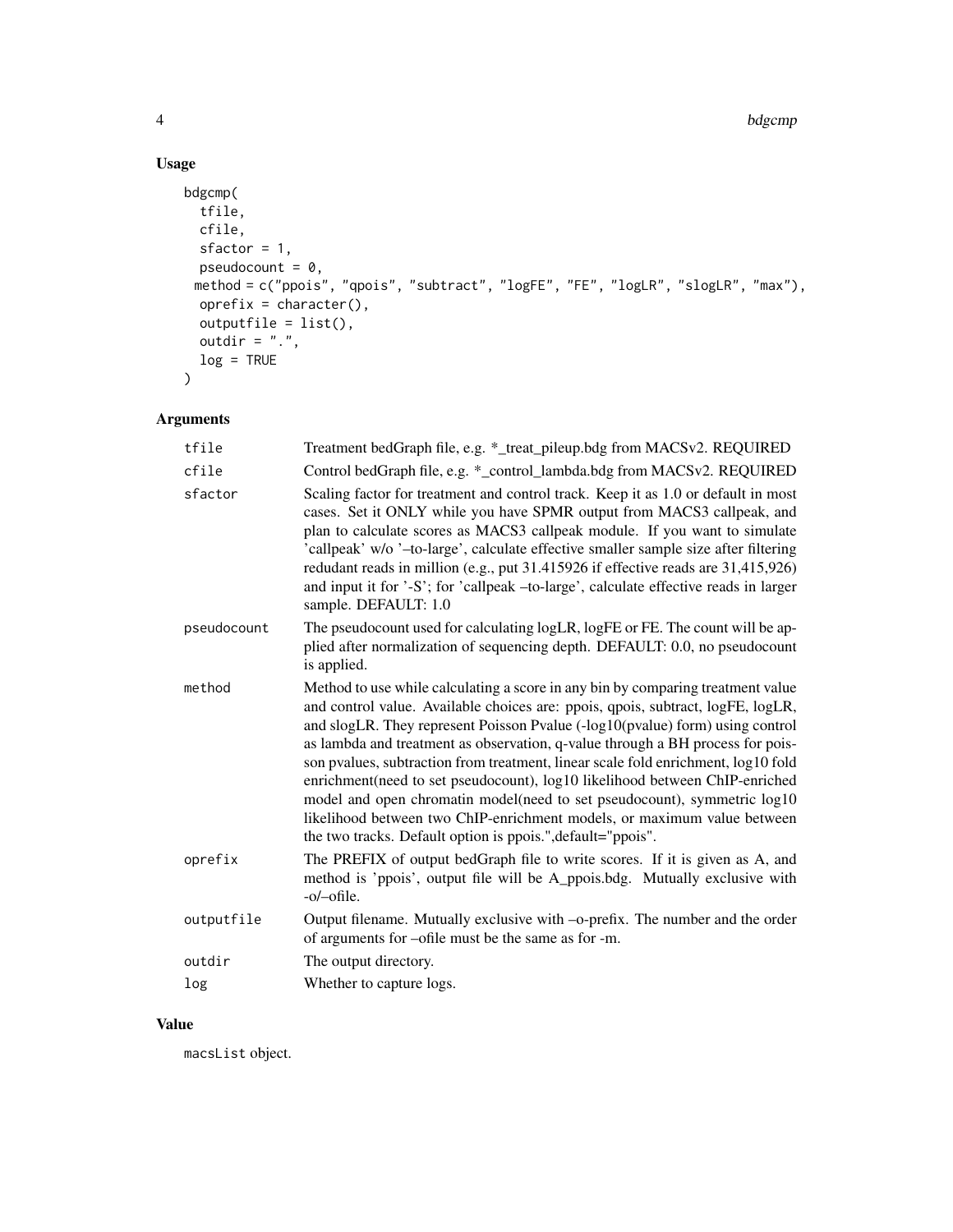#### <span id="page-4-0"></span>bdgdiff 5 to 1999 and 1999 and 1999 and 1999 and 1999 and 1999 and 1999 and 1999 and 1999 and 1999 and 1999 and 199

#### Examples

```
eh <- ExperimentHub::ExperimentHub()
CHIP <- eh[["EH4558"]]
CTRL <- eh[["EH4563"]]
p1 <- pileup(CHIP, outdir = tempdir(),
             outputfile = "pileup_ChIP_bed.bdg", format = "BED")
p2 <- pileup(CTRL, outdir = tempdir(),
             outputfile = "pileup_CTRL_bed.bdg", format = "BED")
c1 <- bdgcmp(p1$outputs, p2$outputs, outdir = tempdir(),
             oprefix = "bdgcmp", pseudocount = 1, method = "FE")
```
bdgdiff *bdgdiff*

#### Description

Differential peak detection based on paired four bedgraph files. Note: All regions on the same chromosome in the bedGraph file should be continuous so only bedGraph files from MACS3 are accpetable.

#### Usage

```
bdgdiff(
  t1bdg,
  t2bdg,
  c1bdg,
  c2bdg,
  cutoff = 3,
 minlen = 200L,maxgap = 100L,depth1 = 1,
  depth2 = 1,
  outdir = ".".oprefix = character(),outputfile = list(),
  log = TRUE)
```

| t1bdg | MACS pileup bedGraph for condition 1. Incompatible with callpeak -SPMR<br>output. REQUIRED         |
|-------|----------------------------------------------------------------------------------------------------|
| t2bdg | MACS pileup bedGraph for condition 2. Incompatible with callpeak –SPMR<br>output. REQUIRED         |
| c1bdg | MACS control lambda bedGraph for condition 1. Incompatible with callpeak<br>-SPMR output. REQUIRED |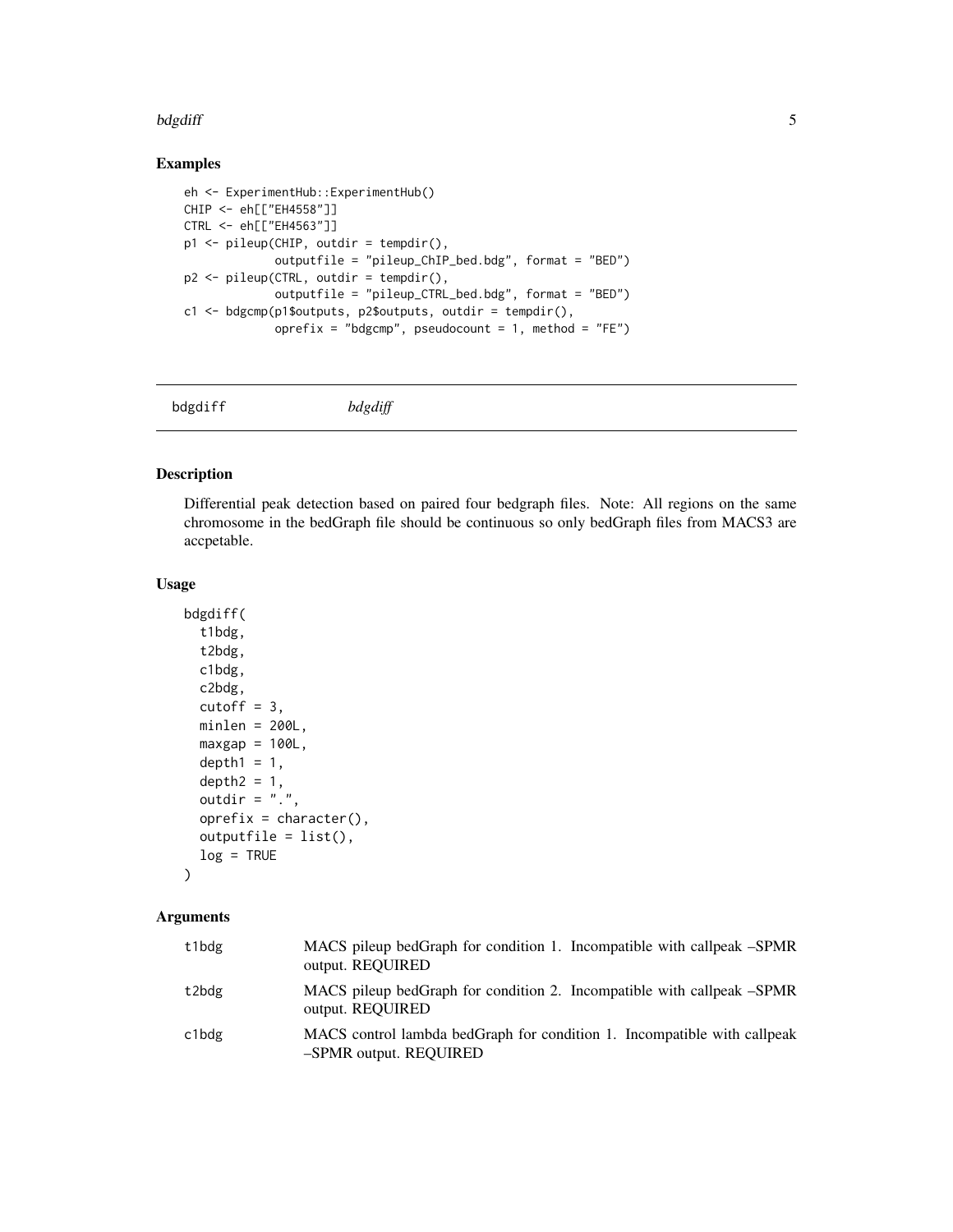| c2bdg      | MACS control lambda bedGraph for condition 2. Incompatible with callpeak<br>-SPMR output. REQUIRED                                                                                                                                                                                                                                                                                                                                                       |
|------------|----------------------------------------------------------------------------------------------------------------------------------------------------------------------------------------------------------------------------------------------------------------------------------------------------------------------------------------------------------------------------------------------------------------------------------------------------------|
| cutoff     | logLR cutoff. DEFAULT: 3 (likelihood ratio= $1000$ )", default = 3                                                                                                                                                                                                                                                                                                                                                                                       |
| minlen     | Minimum length of differential region. Try bigger value to remove small re-<br>gions. DEFAULT: $200$ ", default = $200$                                                                                                                                                                                                                                                                                                                                  |
| maxgap     | Maximum gap to merge nearby differential regions. Consider a wider gap for<br>broad marks. Maximum gap should be smaller than minimum length (-g). DE-<br>FAULT: $100$ ", default = $100$                                                                                                                                                                                                                                                                |
| depth1     | Sequencing depth (# of non-redundant reads in million) for condition 1. It will<br>be used together with $-d2$ . See description for $-d2$ below for how to assign<br>them. Default: 1                                                                                                                                                                                                                                                                   |
| depth2     | Sequencing depth (# of non-redundant reads in million) for condition 2. It will<br>be used together with -d1. DEPTH1 and DEPTH2 will be used to calculate scal-<br>ing factor for each sample, to down-scale larger sample to the level of smaller<br>one. For example, while comparing 10 million condition 1 and 20 million con-<br>dition 2, use $-d1$ 10 $-d2$ 20, then pileup value in bedGraph for condition 2 will<br>be divided by 2. Default: 1 |
| outdir     | The output directory.                                                                                                                                                                                                                                                                                                                                                                                                                                    |
| oprefix    | Output file prefix. Actual files will be named as PREFIX_cond1.bed, PRE-<br>FIX_cond2.bed and PREFIX_common.bed. Mutually exclusive with -o/-ofile.                                                                                                                                                                                                                                                                                                      |
| outputfile | Output filenames. Must give three arguments in order: 1. file for unique regions<br>in condition 1; 2. file for unique regions in condition 2; 3. file for common<br>regions in both conditions. Note: mutually exclusive with -o-prefix.                                                                                                                                                                                                                |
| log        | Whether to capture logs.                                                                                                                                                                                                                                                                                                                                                                                                                                 |

#### Value

macsList object.

#### Examples

```
eh <- ExperimentHub::ExperimentHub()
CHIP <- eh[["EH4558"]]
CTRL <- eh[["EH4563"]]
c1 <- callpeak(CHIP, CTRL, gsize = 5.2e7, cutoff_analysis = TRUE,
              outdir = tempdir(), name = "callpeak_narrow0", store_bdg = TRUE)
c2 <- callpeak(CHIP, CTRL, gsize = 1e7, nomodel = TRUE, extsize = 250,
              outdir = tempdir(), name = "callpeak_narrow_revert", store_bdg = TRUE)
t1bdg <- grep("treat_pileup", c1$outputs, value = TRUE)
c1bdg <- grep("control_lambda", c1$outputs, value = TRUE)
t2bdg <- grep("treat_pileup", c2$outputs, value = TRUE)
c2bdg <- grep("control_lambda", c2$outputs, value = TRUE)
bdgdiff(t1bdg, t2bdg, c1bdg, c2bdg,
       outdir = tempdir(), oprefix = "bdgdiff")
```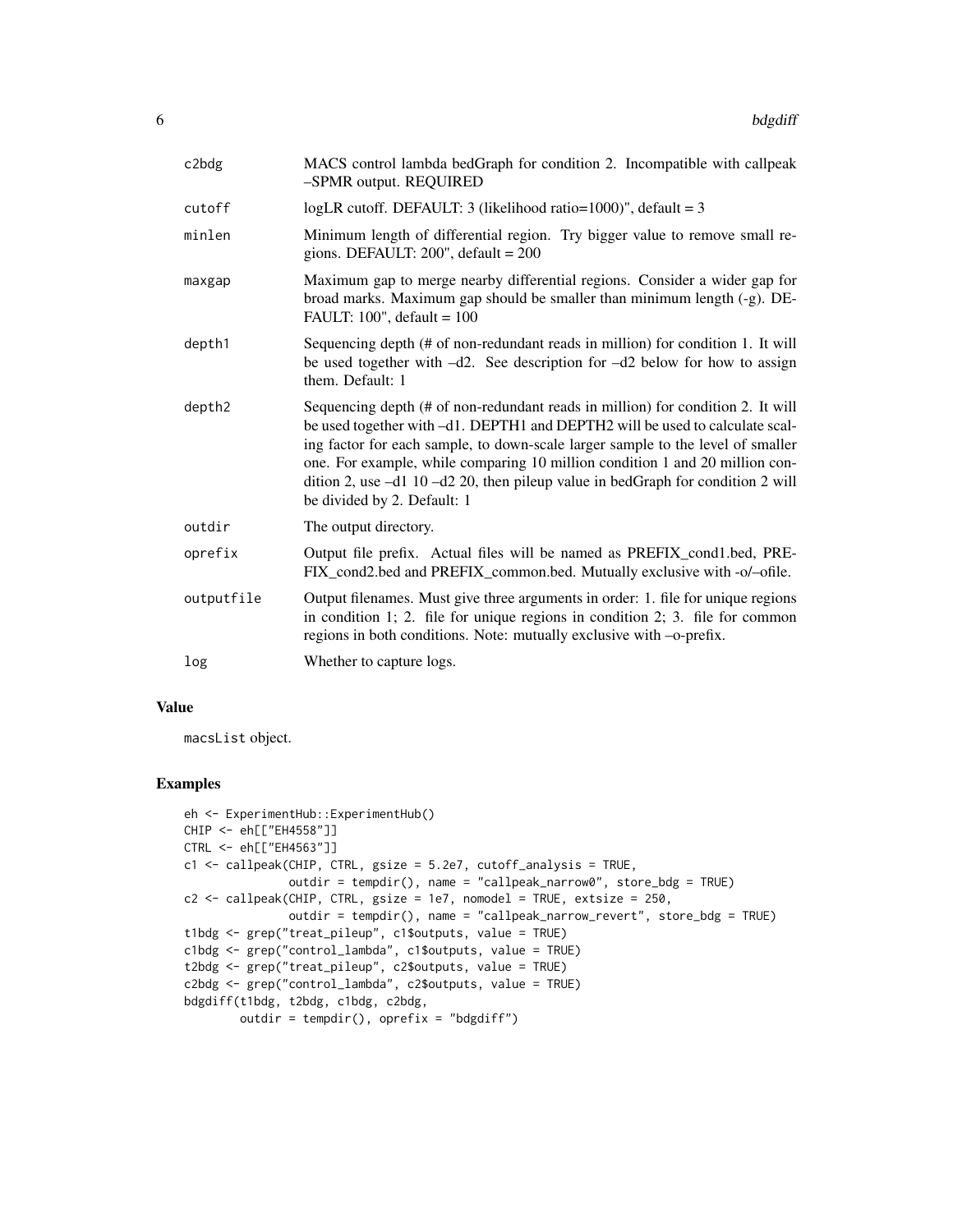<span id="page-6-0"></span>bdgopt *bdgopt*

# Description

Operations on score column of bedGraph file. Note: All regions on the same chromosome in the bedGraph file should be continuous so only bedGraph files from MACS3 are accpetable.

# Usage

```
bdgopt(
 ifile,
 method = c("multiply", "add", "p2q", "max", "min"),
 extremaram = numeric(),
 outputfile = character(),
 outdir = ".",
 log = TRUE
)
```
# Arguments

| ifile      | MACS score in bedGraph. Note: this must be a bedGraph file covering the<br><b>ENTIRE</b> genome. REQUIRED                                                                                                                                                                                                                                                                                                                                                                                                                                                                                                                                                                                                                                                                                                                                                                                                                                                          |
|------------|--------------------------------------------------------------------------------------------------------------------------------------------------------------------------------------------------------------------------------------------------------------------------------------------------------------------------------------------------------------------------------------------------------------------------------------------------------------------------------------------------------------------------------------------------------------------------------------------------------------------------------------------------------------------------------------------------------------------------------------------------------------------------------------------------------------------------------------------------------------------------------------------------------------------------------------------------------------------|
| method     | Method to modify the score column of bedGraph file. Available choices are:<br>multiply, add, max, min, or p2q. 1) multiply, the EXTRAPARAM is required<br>and will be multiplied to the score column. If you intend to divide the score col-<br>umn by X, use value of $1/X$ as EXTRAPARAM. 2) add, the EXTRAPARAM<br>is required and will be added to the score column. If you intend to subtract<br>the score column by X, use value of -X as EXTRAPARAM. 3) max, the EX-<br>TRAPARAM is required and will take the maximum value between score and<br>the EXTRAPARAM. 4) min, the EXTRAPARAM is required and will take the<br>minimum value between score and the EXTRAPARAM. 5) p2q, this will con-<br>vert p-value scores to q-value scores using Benjamini-Hochberg process. The<br>EXTRAPARAM is not required. This method assumes the scores are -log10<br>p-value from MACS3. Any other types of score will cause unexpected errors.",<br>$default="p2q"$ |
| extraparam | The extra parameter for METHOD. Check the detail of -m option.                                                                                                                                                                                                                                                                                                                                                                                                                                                                                                                                                                                                                                                                                                                                                                                                                                                                                                     |
| outputfile | Output filename. Mutually exclusive with -o-prefix. The number and the order<br>of arguments for -ofile must be the same as for -m.                                                                                                                                                                                                                                                                                                                                                                                                                                                                                                                                                                                                                                                                                                                                                                                                                                |
| outdir     | The output directory.                                                                                                                                                                                                                                                                                                                                                                                                                                                                                                                                                                                                                                                                                                                                                                                                                                                                                                                                              |
| log        | Whether to capture logs.                                                                                                                                                                                                                                                                                                                                                                                                                                                                                                                                                                                                                                                                                                                                                                                                                                                                                                                                           |

### Value

macsList object.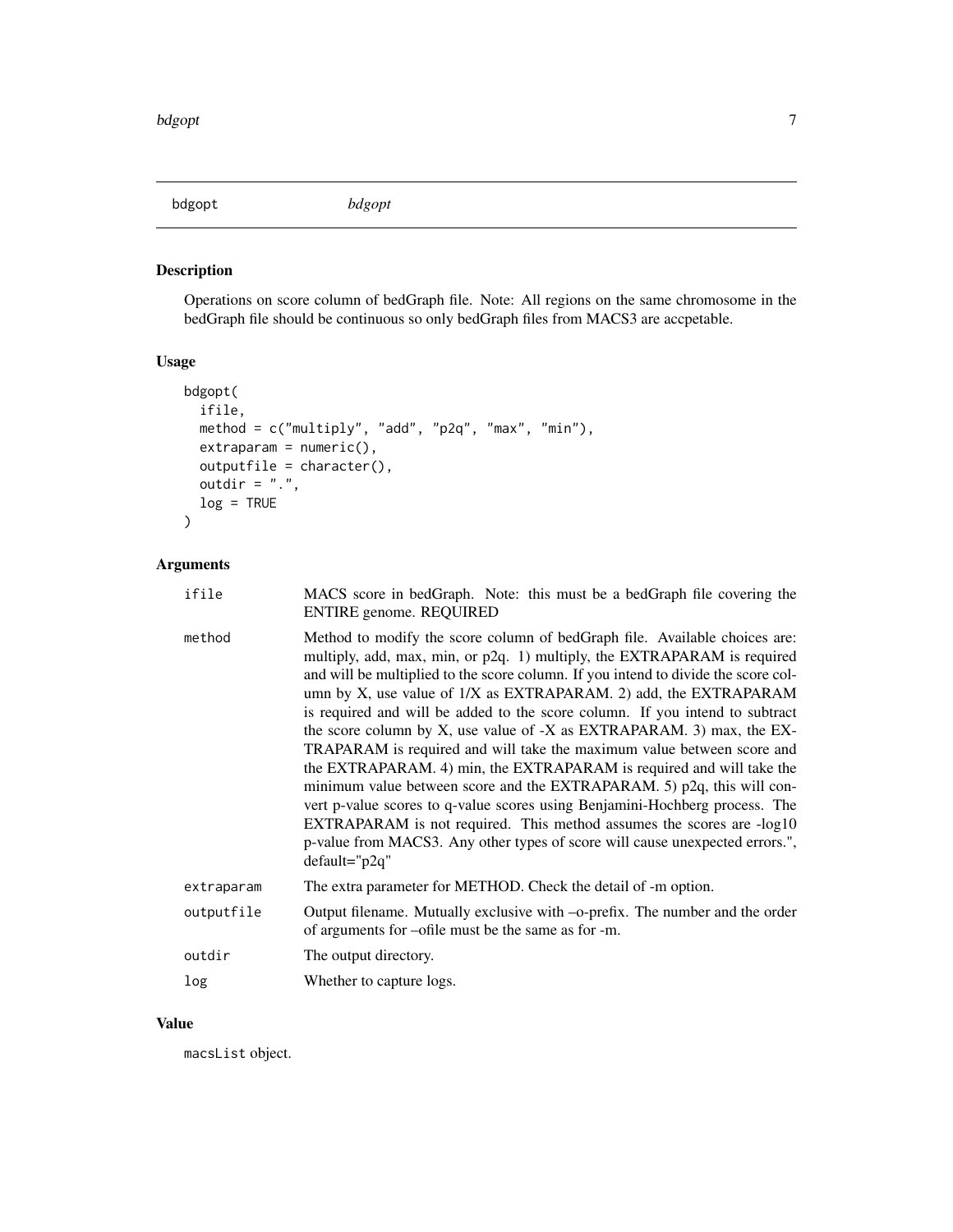#### <span id="page-7-0"></span>Examples

```
eh <- ExperimentHub::ExperimentHub()
CHIP <- eh[["EH4558"]]
CTRL <- eh[["EH4563"]]
c1 <- callpeak(CHIP, CTRL, gsize = 5.2e7, cutoff_analysis = TRUE,
               outdir = tempdir(), name = "callpeak_narrow0",
               store_bdg = TRUE)
cfile <- grep("treat_pileup.bdg", c1$outputs, value = TRUE)
bdgopt(cfile, method = "min", extraparam = 10,
       outdir = tempdir(), outputfile = "bdgopt_min.bdg")
```
bdgpeakcall *bdgpeakcall*

#### Description

Call peaks from bedGraph output. Note: All regions on the same chromosome in the bedGraph file should be continuous so only bedGraph files from MACS3 are accpetable.

#### Usage

```
bdgpeakcall(
  ifile,
  cutoff = 5,
 minlen = 200L,
 maxgap = 30L,call_summits = FALSE,
  cutoff_analysis = FALSE,
  trackline = TRUE,
  outdir = ".".outputfile = character(),
  log = TRUE)
```

| ifile        | MACS score in bedGraph. REQUIRED.                                                                                                                                    |
|--------------|----------------------------------------------------------------------------------------------------------------------------------------------------------------------|
| cutoff       | Cutoff depends on which method you used for score track. If the file contains<br>pvalue scores from MACS3, score 5 means pvalue 1e-5. DEFAULT: 5", default<br>$= 5.$ |
| minlen       | minimum length of peak, better to set it as d value. DEFAULT: 200", default =<br><b>200.</b>                                                                         |
| maxgap       | maximum gap between significant points in a peak, better to set it as tag size.<br>DEFAULT: $30$ ", default = $30$ .                                                 |
| call_summits | If set, MACS will use a more sophisticated approach to find all summits in each<br>enriched peak region DEFAULT: False", default=False.                              |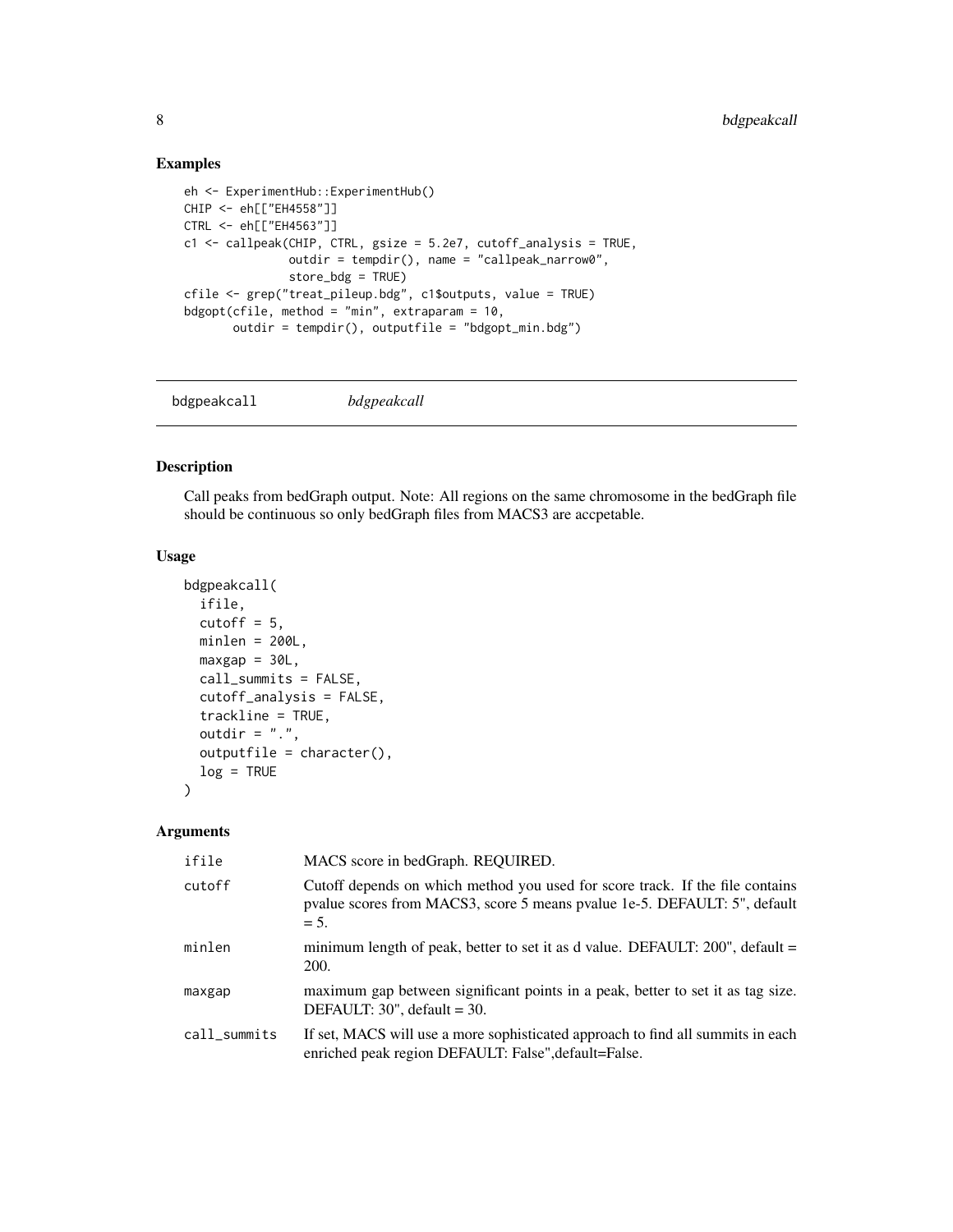#### <span id="page-8-0"></span>callpeak 9

| cutoff_analysis                                                                                                                                                                                                                                                        |
|------------------------------------------------------------------------------------------------------------------------------------------------------------------------------------------------------------------------------------------------------------------------|
| While set, bdgpeakcall will analyze number or total length of peaks that can<br>be called by different cutoff then output a summary table to help user decide<br>a better cutoff. Note, minlen and maxgap may affect the results. DEFAULT:<br>False", default = False. |
| Tells MACS not to include trackline with bedGraph files. The trackline is re-<br>quired by UCSC.                                                                                                                                                                       |
| The output directory.                                                                                                                                                                                                                                                  |
| The output file.                                                                                                                                                                                                                                                       |
| Whether to capture logs.                                                                                                                                                                                                                                               |
|                                                                                                                                                                                                                                                                        |

### Value

macsList object.

#### Examples

```
eh <- ExperimentHub::ExperimentHub()
CHIP <- eh[["EH4558"]]
CTRL <- eh[["EH4563"]]
p1 <- pileup(CHIP, outdir = tempdir(),
             outputfile = "pileup_ChIP_bed.bdg", format = "BED")
p2 <- pileup(CTRL, outdir = tempdir(),
             outputfile = "pileup_CTRL_bed.bdg", format = "BED")
c1 <- bdgcmp(p1$outputs, p2$outputs, outdir = tempdir(),
             oprefix = "bdgcmp", pseudocount = 1, method = "FE")
bdgpeakcall(c1$outputs, cutoff = 2,
            outdir = tempdir(), outputfile = "bdgpeakcall")
```
callpeak *callpeak*

# Description

Main MACS3 Function to call peaks from alignment results.

# Usage

```
callpeak(
  tfile,
  cfile = NULL,
  gsize = "hs",
  tsize = NULL,
  format = "AUTO",
  keepduplicates = "1",
  outdir = ".".
```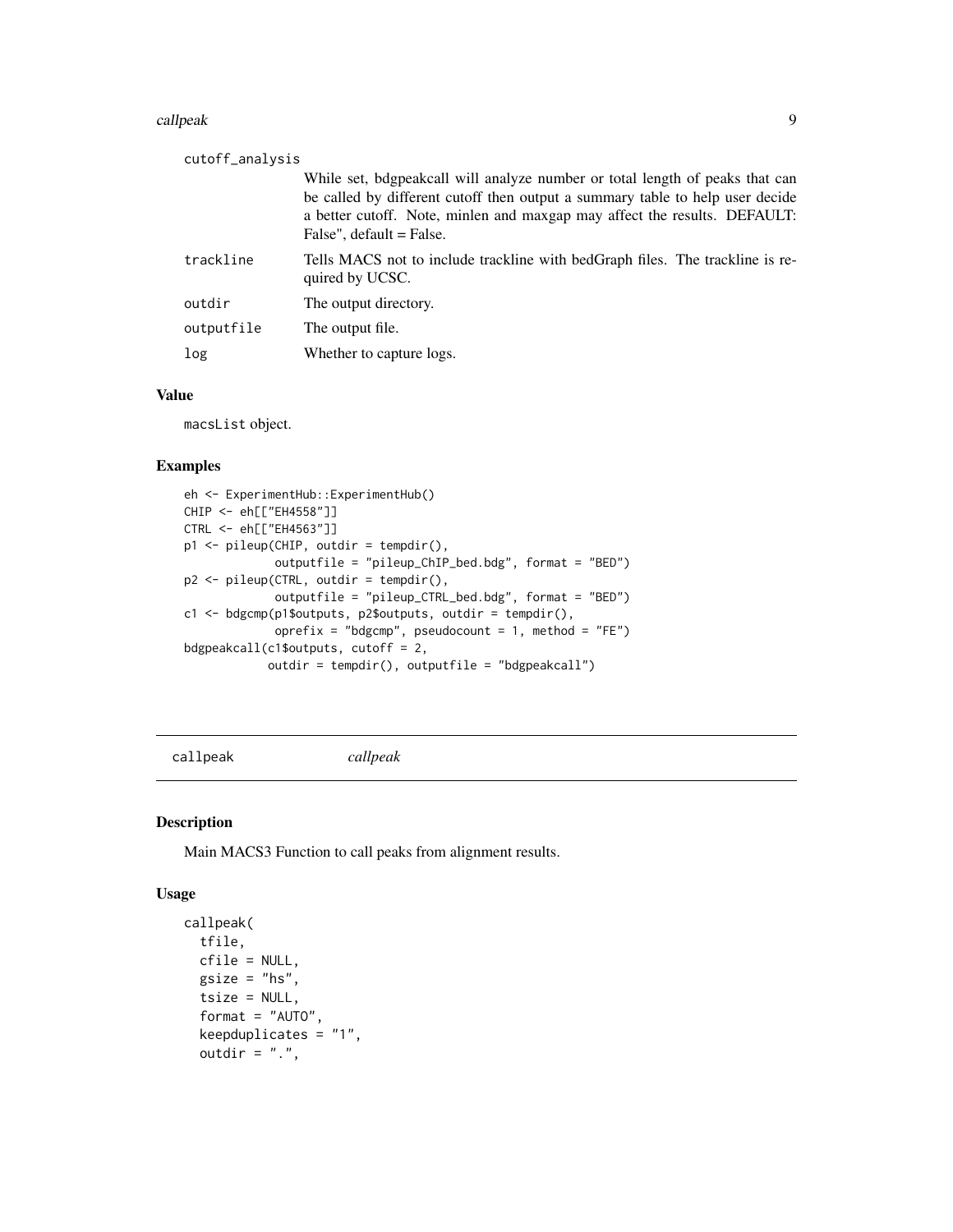10 callpeak

```
name = "NA",store_bdg = FALSE,
do_SPMR = FALSE,
trackline = FALSE,
nomodel = FALSE,
shift = 0,
extsize = 200,bw = 300,
d_{min} = 20,
mfold = c(5, 50),onauto = FALSE,
qvalue = 0.05,
pvalue = NULL,
tempdir = "/{\text{tmp}}",
nolambda = FALSE,
scaleto = "small"downsample = FALSE,
slocal = 1000,llocal = 10000,broad = FALSE,
broadcutoff = 0.1,
maxgap = NULL,minlen = NULL,
cutoff_analysis = FALSE,
fecutoff = 0.1,
call_summits = FALSE,
buffer_size = 1e+05,
verbose = 2L,
log = TRUE,...
```

```
\mathcal{L}
```

| tfile  | ChIP-seq treatment files.                                                                                                                                                                           |
|--------|-----------------------------------------------------------------------------------------------------------------------------------------------------------------------------------------------------|
| cfile  | Control files.                                                                                                                                                                                      |
| gsize  | Effective genome size. It can be 1.0e+9 or 1000000000, or shortcuts: 'hs' for<br>human (2.7e9), 'mm' for mouse (1.87e9), 'ce' for C. elegans (9e7) and 'dm' for<br>fruitfly $(1.2e8)$ , Default:hs. |
| tsize  | Tag size/read length. This will override the auto detected tag size. DEFAULT:<br>Not set                                                                                                            |
| format | Format of tag file, "AUTO", "BED" or "ELAND" or "ELANDMULTI" or "ELAND-<br>EXPORT" or "SAM" or "BAM" or "BOWTIE" or "BAMPE" or "BEDPE".                                                             |
|        | keepduplicates It controls the behavior towards duplicate tags at the exact same location $-$ the<br>same coordination and the same strand.                                                         |
| outdir | If specified all output files will be written to that directory.                                                                                                                                    |
| name   | Experiment name, which will be used to generate output file names.                                                                                                                                  |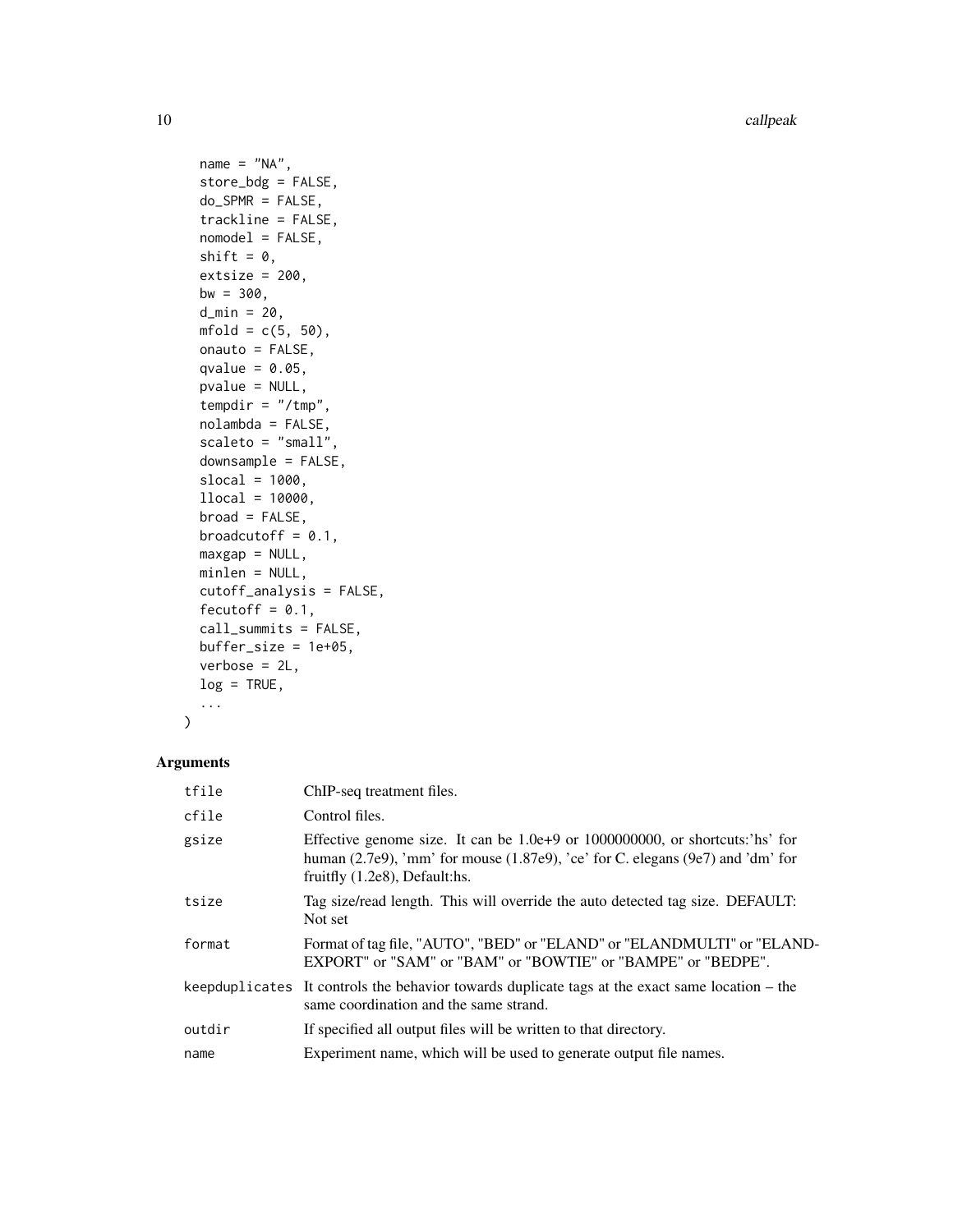#### callpeak the contract of the contract of the contract of the contract of the contract of the contract of the contract of the contract of the contract of the contract of the contract of the contract of the contract of the c

| store_bdg       | Whether or not to save extended fragment pileup, and local lambda tracks (two<br>files) at every bp into a bedGraph file.                                                           |
|-----------------|-------------------------------------------------------------------------------------------------------------------------------------------------------------------------------------|
| do_SPMR         | If True, MACS will SAVE signal per million reads for fragment pileup profiles.                                                                                                      |
| trackline       | Tells MACS to include trackline with bedGraph files.                                                                                                                                |
| nomodel         | Whether or not to build the shifting model.                                                                                                                                         |
| shift           | The arbitrary shift in bp. Use discretion while setting it other than default value.                                                                                                |
| extsize         | The arbitrary extension size in bp.                                                                                                                                                 |
| bw              | Band width for picking regions to compute fragment size.                                                                                                                            |
| d_min           | Minimum fragment size in basepair. Any predicted fragment size less than this<br>will be excluded.                                                                                  |
| mfold           | Select the regions within MFOLD range of high-confidence enrichment ratio<br>against background to build model.                                                                     |
| onauto          | Whether turn on the auto pair model process.                                                                                                                                        |
| qvalue          | Minimum FDR (q-value) cutoff for peak detection.                                                                                                                                    |
| pvalue          | Pvalue cutoff for peak detection. DEFAULT: not set.                                                                                                                                 |
| tempdir         | Optional directory to store temp files.                                                                                                                                             |
| nolambda        | If True, MACS will use fixed background lambda as local lambda for every peak<br>region.                                                                                            |
| scaleto         | When set to 'small', scale the larger sample up to the smaller sample.                                                                                                              |
| downsample      | When set, random sampling method will scale down the bigger sample. By<br>default, MACS uses linear scaling.                                                                        |
| slocal          | The small nearby region in basepairs to calculate dynamic lambda.                                                                                                                   |
| llocal          | The large nearby region in basepairs to calculate dynamic lambda.                                                                                                                   |
| broad           | If set, MACS will try to call broad peaks using the -broad-cutoff setting.                                                                                                          |
| broadcutoff     | Cutoff for broad region. This option is not available unless -broad is set.                                                                                                         |
| maxgap          | Maximum gap between significant sites to cluster them together. The DEFAULT<br>value is the detected read length/tag size.                                                          |
| minlen          | Minimum length of a peak. The DEFAULT value is the predicted fragment size<br>d.                                                                                                    |
| cutoff_analysis |                                                                                                                                                                                     |
|                 | While set, MACS2 will analyze number or total length of peaks that can be<br>called by different p-value cutoff then output a summary table to help user decide<br>a better cutoff. |
| fecutoff        | When set, the value will be used to filter out peaks with low fold-enrichment.                                                                                                      |
| call_summits    | If set, MACS will use a more sophisticated signal processing approach to find<br>subpeak summits in each enriched peak region.                                                      |
| buffer_size     | Buffer size for incrementally increasing internal array size to store reads align-<br>ment information. DEFAULT: 100000.                                                            |
| verbose         | Set verbose level of runtime message. 0: only show critical message, 1: show<br>additional warning message, 2: show process information, 3: show debug mes-<br>sages. DEFAULT:2     |
| log             | Whether to capture logs.                                                                                                                                                            |
|                 | More options for macs2.                                                                                                                                                             |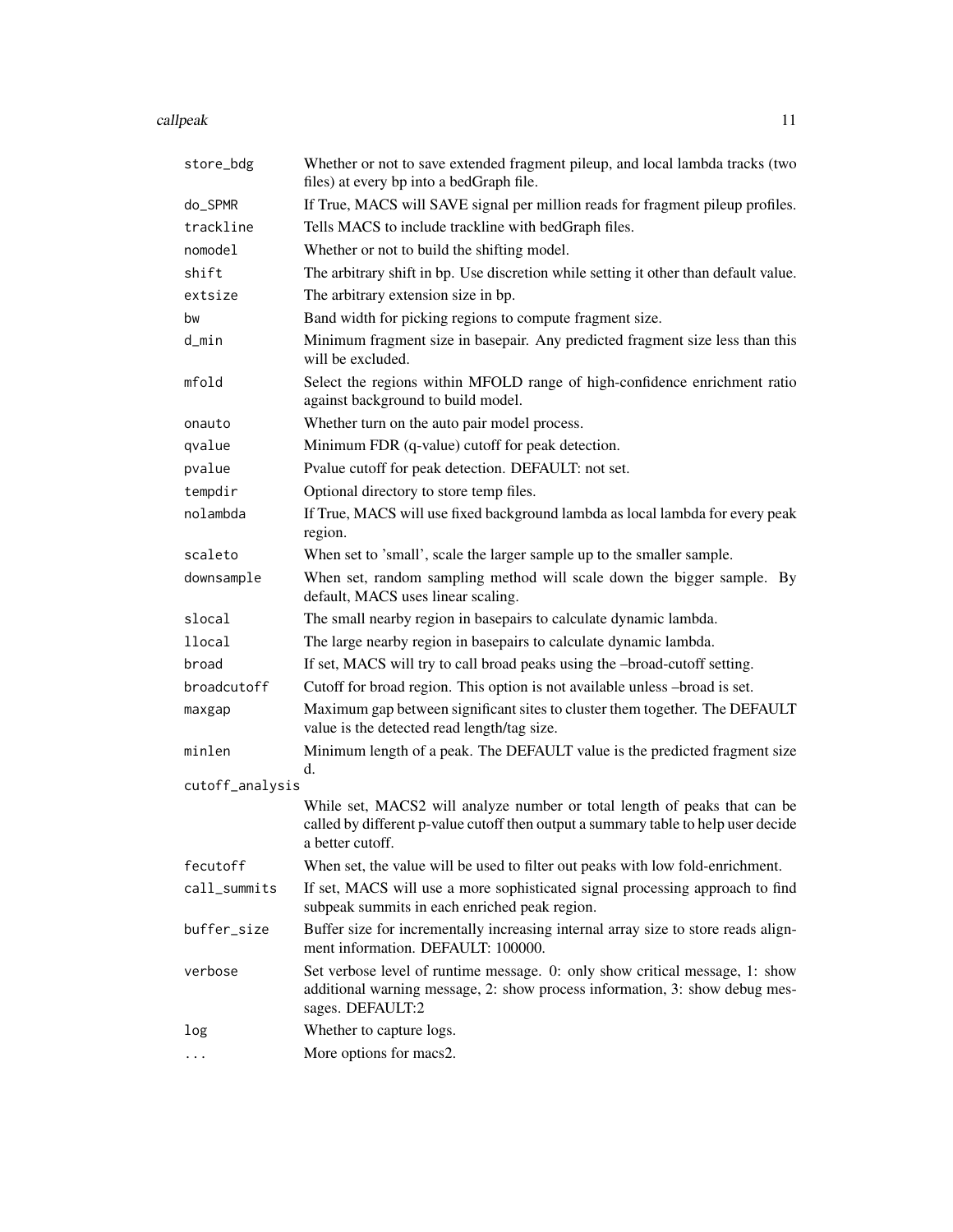<span id="page-11-0"></span>12 callvar

# Value

macsList object.

#### Examples

```
eh <- ExperimentHub::ExperimentHub()
CHIP <- eh[["EH4558"]]
CTRL <- eh[["EH4563"]]
res <- callpeak(CHIP, CTRL, gsize = 5.2e7,
                cutoff_analysis = TRUE,
                outdir = tempdir(),name = "callpeak_narrow0")
```

|--|

# Description

Call variants in given peak regions from the alignment BAM files.

#### Usage

```
callvar(
  peakbed,
  tfile,
  cfile,
  outputfile = character(),GQCutoffHetero = 0,
  GQCutoffHomo = 0,Q = 20,
 maxDuplicate = 1L,
  fermi = "auto",
  fermiMinOverlap = 30L,
  top2allelesMinRatio = 0.8,
  altalleleMinCount = 2L,
  maxAR = 0.95,
 np = 1L,
  verbose = 2L,
  log = TRUE)
```

| peakbed | Peak regions in BED format, sorted by coordinates. REQUIRED.                                                                                                                              |
|---------|-------------------------------------------------------------------------------------------------------------------------------------------------------------------------------------------|
| tfile   | ChIP-seq/ATAC-seq treatment file in BAM format, containing only records in<br>peak regions, sorted by coordinates. Check instruction on how to make the file<br>using samtools. REQUIRED. |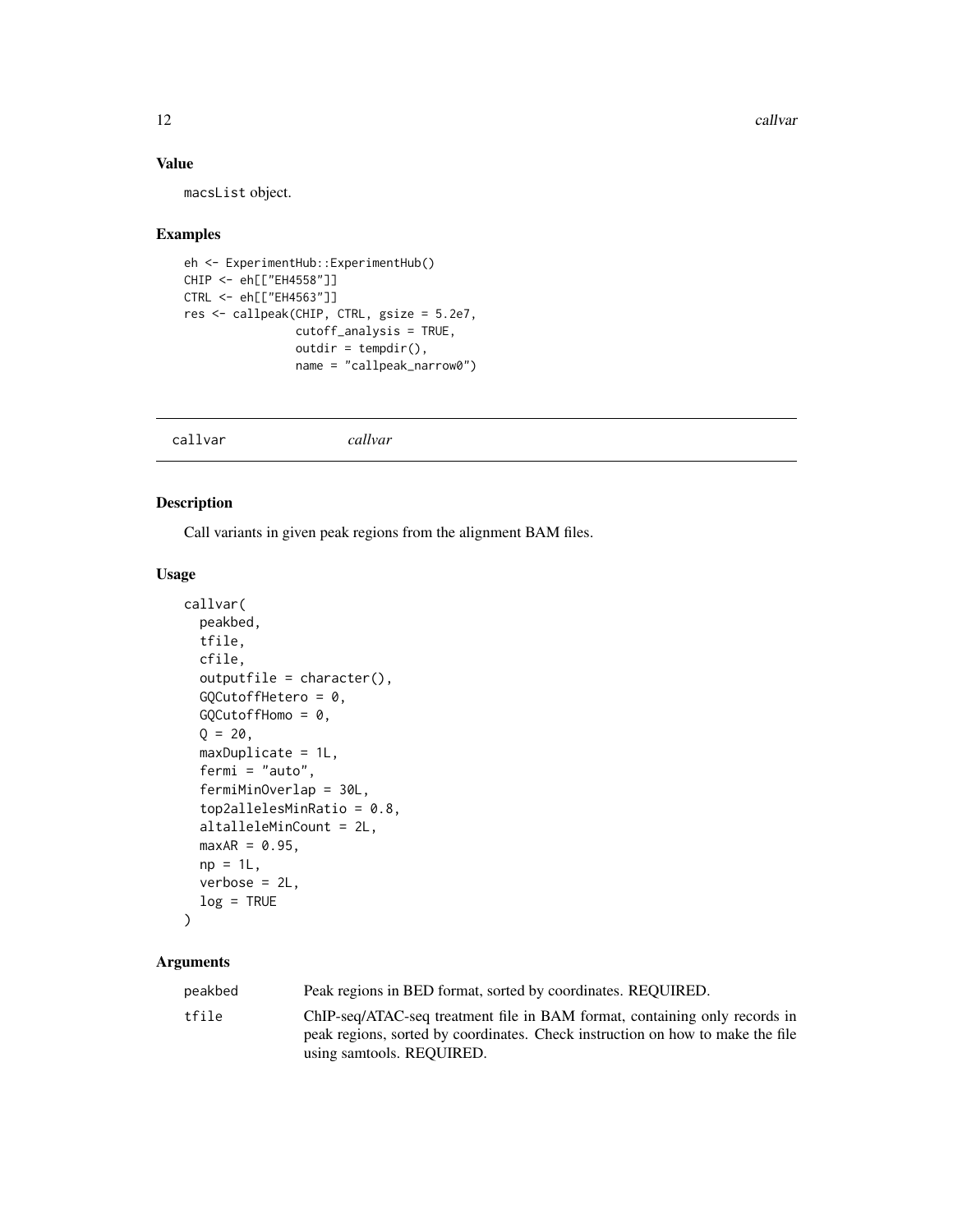callvar the contract of the contract of the contract of the contract of the contract of the contract of the contract of the contract of the contract of the contract of the contract of the contract of the contract of the co

| cfile               | Control file in BAM format, containing only records in peak regions, sorted by<br>coordinates. Check instruction on how to make the file using samtools.                                                                                                                                                                                                                                                                                                                                                                                               |
|---------------------|--------------------------------------------------------------------------------------------------------------------------------------------------------------------------------------------------------------------------------------------------------------------------------------------------------------------------------------------------------------------------------------------------------------------------------------------------------------------------------------------------------------------------------------------------------|
| outputfile          | Output VCF file name.                                                                                                                                                                                                                                                                                                                                                                                                                                                                                                                                  |
|                     | GQCutoffHetero Genotype Quality score (-10log10((L00+L11)/(L01+L00+L11))) cutoff for Het-<br>erozygous allele type. Default:0, or there is no cutoff on GQ.                                                                                                                                                                                                                                                                                                                                                                                            |
| GQCutoffHomo        | Genotype Quality score (-10log10((L00+L01)/(L01+L00+L11))) cutoff for Ho-<br>mozygous allele (not the same as reference) type. Default:0, or ther is no cutoff<br>on GQ.                                                                                                                                                                                                                                                                                                                                                                               |
| Q                   | Only consider bases with quality score greater than this value. Default: 20,<br>which means Q20 or 0.01 error rate.                                                                                                                                                                                                                                                                                                                                                                                                                                    |
| maxDuplicate        | Maximum duplicated reads allowed per mapping position, mapping strand and<br>the same CIGAR code. Default: 1. When sequencing depth is high, to set a<br>higher value might help evaluate the correct allele ratio.                                                                                                                                                                                                                                                                                                                                    |
| fermi               | Option to control when to apply local assembly through Fermi. By default (set<br>as 'auto'), while SAPPER detects any INDEL variant in a peak region, it will<br>utilize Fermi to recover the actual DNA sequences to refine the read alignments.<br>If set as 'on', Fermi will be always invoked. It can increase specificity however<br>sensivity and speed will be significantly lower. If set as 'off', Fermi won't be<br>invoked at all. If so, speed and sensitivity can be higher but specificity will be<br>significantly lower. Default: auto |
| fermiMinOverlap     |                                                                                                                                                                                                                                                                                                                                                                                                                                                                                                                                                        |
|                     | The minimal overlap for fermi to initially assemble two reads. Must be between<br>1 and read length. A longer fermiMinOverlap is needed while read length is<br>small (e.g. 30 for 36bp read, but 33 for 100bp read may work). Default:30                                                                                                                                                                                                                                                                                                              |
| top2allelesMinRatio |                                                                                                                                                                                                                                                                                                                                                                                                                                                                                                                                                        |
|                     | The reads for the top 2 most frequent alleles (e.g. a ref allele and an alternative<br>allele) at a loci shouldn't be too few comparing to total reads mapped. The min-<br>imum ratio is set by this optoin. Must be a float between 0.5 and 1. Default:0.8<br>which means at least $80\%$ % of reads contain the top 2 alleles.                                                                                                                                                                                                                       |
| altalleleMinCount   |                                                                                                                                                                                                                                                                                                                                                                                                                                                                                                                                                        |
|                     | The count of the alternative (non-reference) allele at a loci shouldn't be too few.<br>By default, we require at least two reads support the alternative allele. Default:2                                                                                                                                                                                                                                                                                                                                                                             |
| maxAR               | The maximum Allele-Ratio allowed while calculating likelihood for allele-specific<br>binding. If we allow higher maxAR, we may mistakenly assign some homozy-<br>gous loci as heterozygous. Default:0.95                                                                                                                                                                                                                                                                                                                                               |
| np                  | CPU used for mutliple processing. Please note that, assigning more CPUs does<br>not guarantee the process being faster. Creating too many parrallel processes<br>need memory operations and may negate benefit from multi processing. Default:<br>1                                                                                                                                                                                                                                                                                                    |
| verbose             | Set verbose level of runtime message. 0: only show critical message, 1: show<br>additional warning message, 2: show process information, 3: show debug mes-<br>sages. DEFAULT:2                                                                                                                                                                                                                                                                                                                                                                        |
| log                 | Whether to capture logs.                                                                                                                                                                                                                                                                                                                                                                                                                                                                                                                               |
|                     |                                                                                                                                                                                                                                                                                                                                                                                                                                                                                                                                                        |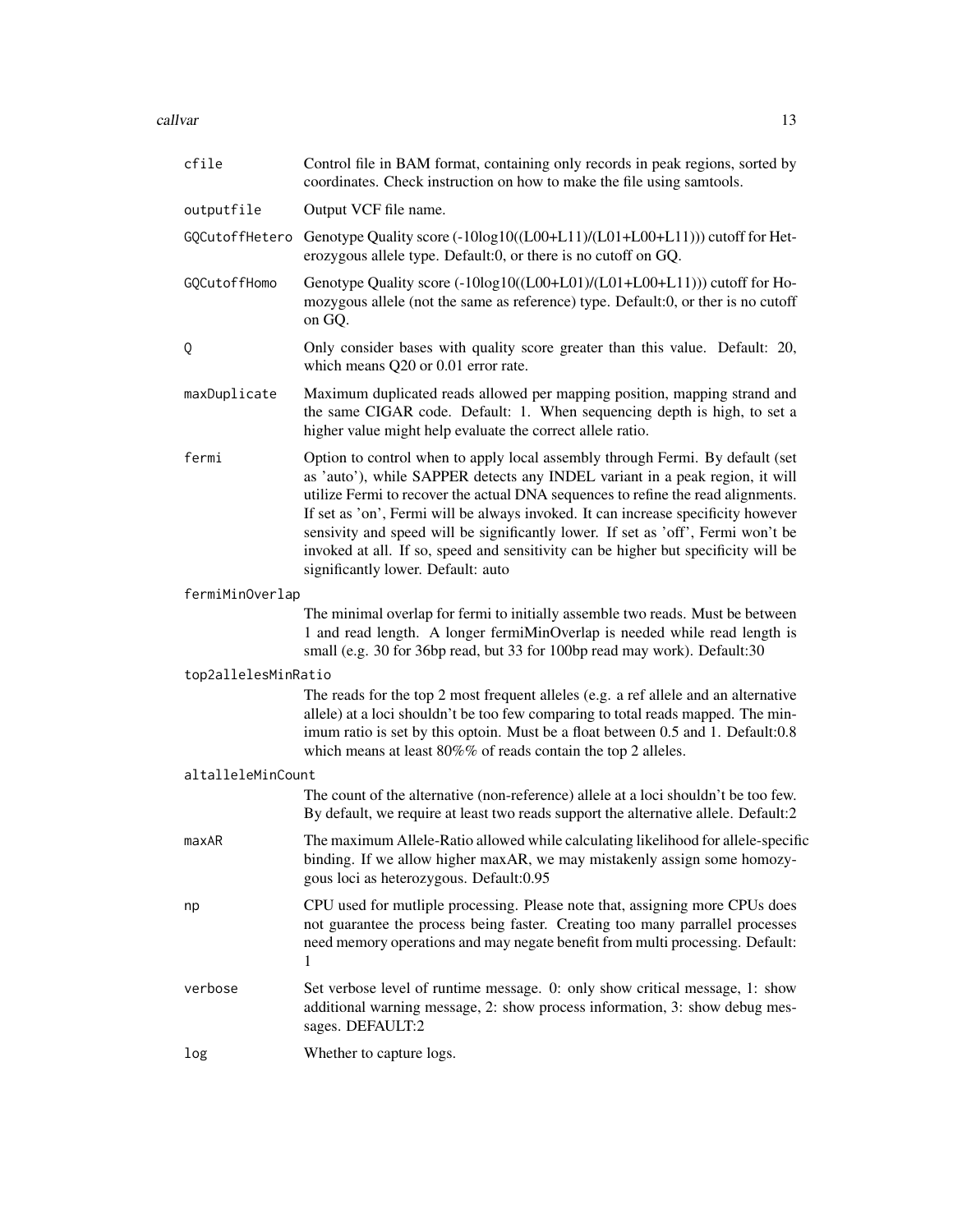#### 14 cmbreps

# Value

macsList object.

# Examples

```
## Not run:
callvar(
"PEsample_peaks_sorted.bed",
"PEsample_peaks_sorted.bam",
"PEcontrol_peaks_sorted.bam",
"/tmp/test.vcf")
```
## End(Not run)

cmbreps *cmbreps*

# Description

Combine BEDGraphs of scores from replicates. Note: All regions on the same chromosome in the bedGraph file should be continuous so only bedGraph files from MACS3 are accpetable.

# Usage

```
cmbreps(
 ifiles = list(),
 weights = 1,
 method = c("fisher", "max", "mean"),
 outputfile = character(),
 outdir = ".".log = TRUE)
```

| ifiles  | MACS score in bedGraph for each replicate. Require at least 2 files such as '-i<br>A B C D'. REQUIRED                                                                                                                                                                                                                                                                                                                                                                                                                                            |
|---------|--------------------------------------------------------------------------------------------------------------------------------------------------------------------------------------------------------------------------------------------------------------------------------------------------------------------------------------------------------------------------------------------------------------------------------------------------------------------------------------------------------------------------------------------------|
| weights | Weight for each replicate. Default is 1.0 for each. When given, require same<br>number of parameters as IFILE.                                                                                                                                                                                                                                                                                                                                                                                                                                   |
| method  | to use while combining scores from replicates. 1) fisher: Fisher's combined<br>probability test. It requires scores in ppois form (-log10 pvalues) from bdgcmp.<br>Other types of scores for this method may cause embreps unexpected errors. 2)<br>max: take the maximum value from replicates for each genomic position. 3)<br>mean: take the average value. Note, except for Fisher's method, max or mean<br>will take scores AS IS which means they won't convert scores from log scale to<br>linear scale or vice versa.", default="fisher" |

<span id="page-13-0"></span>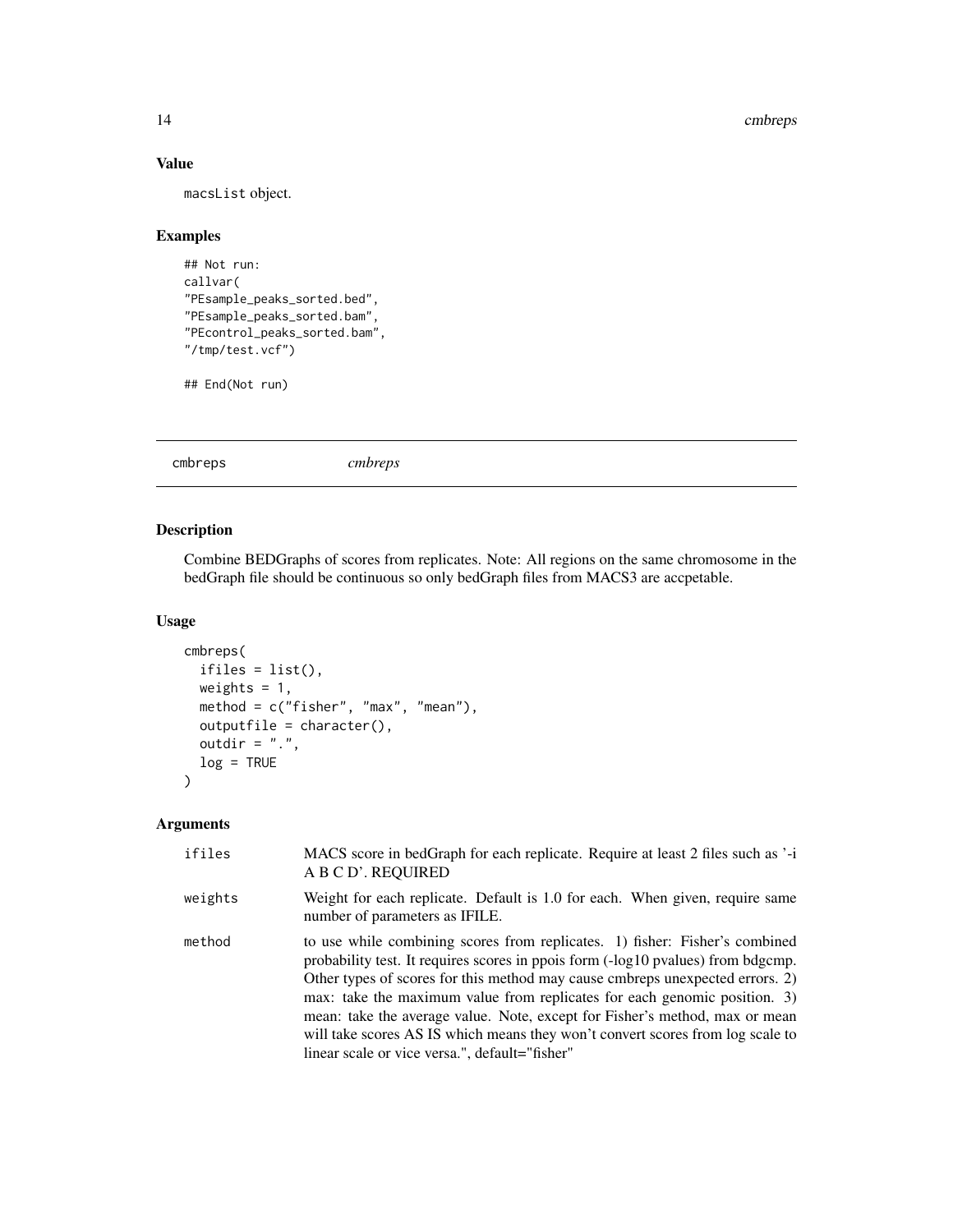#### <span id="page-14-0"></span>filterdup that the contract of the contract of the contract of the contract of the contract of the contract of the contract of the contract of the contract of the contract of the contract of the contract of the contract of

| outputfile | Output filename. Mutually exclusive with -o-prefix. The number and the order<br>of arguments for -ofile must be the same as for -m. |
|------------|-------------------------------------------------------------------------------------------------------------------------------------|
| outdir     | The output directory.                                                                                                               |
| log        | Whether to capture logs.                                                                                                            |

#### Value

macsList object.

### Examples

```
eh <- ExperimentHub::ExperimentHub()
CHIP <- eh[["EH4558"]]
CTRL <- eh[["EH4563"]]
c1 <- callpeak(CHIP, CTRL, gsize = 5.2e7, cutoff_analysis = TRUE,
               outdir = tempdir(), name = "callpeak_narrow0",
               store_bdg = TRUE)
cmbreps(ifiles = list(c1$outputs[1], c1$outputs[7]),
       method = "max", outdir = tempdir(), outputfile = "cmbreps")
```
filterdup *filterdup*

#### Description

filterdup

#### Usage

```
filterdup(
  ifile,
  gsize = "hs",format = "AUTO",
  tsize = NULL,
 pvalue = 1e-05,
  keepduplicates = "auto",
  outputfile = character(),
 outdir = ".',
  verbose = 2L,
 buffer\_size = 10000,dryrun = FALSE,
  log = TRUE
)
```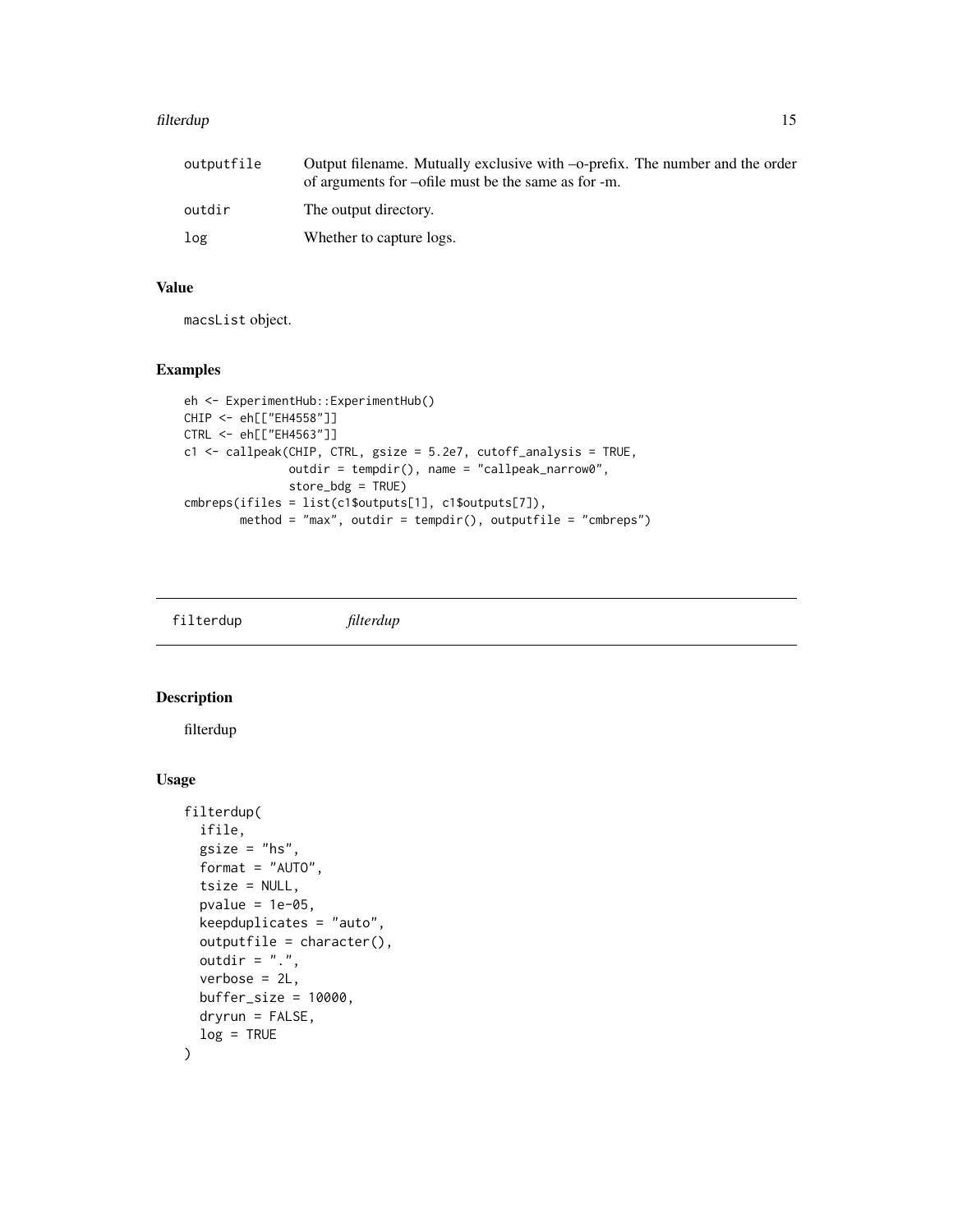# Arguments

| ifile          | Input $file(s)$ .                                                                                                                                                                                                                                                                                                                                                                                                                                                                                                                                                                                                                                                                                                                                                                                                                                                                          |
|----------------|--------------------------------------------------------------------------------------------------------------------------------------------------------------------------------------------------------------------------------------------------------------------------------------------------------------------------------------------------------------------------------------------------------------------------------------------------------------------------------------------------------------------------------------------------------------------------------------------------------------------------------------------------------------------------------------------------------------------------------------------------------------------------------------------------------------------------------------------------------------------------------------------|
| gsize          | Effective genome size. It can be 1.0e+9 or 1000000000, or shortcuts:'hs' for<br>human $(2.7e9)$ , 'mm' for mouse $(1.87e9)$ , 'ce' for C. elegans $(9e7)$ and 'dm' for<br>fruitfly (1.2e8), Default:hs.                                                                                                                                                                                                                                                                                                                                                                                                                                                                                                                                                                                                                                                                                    |
| format         | Input file format.                                                                                                                                                                                                                                                                                                                                                                                                                                                                                                                                                                                                                                                                                                                                                                                                                                                                         |
| tsize          | Tag size. This will override the auto detected tag size.                                                                                                                                                                                                                                                                                                                                                                                                                                                                                                                                                                                                                                                                                                                                                                                                                                   |
| pvalue         | Pvalue cutoff for binomial distribution test. DEFAULT:1e-5.                                                                                                                                                                                                                                                                                                                                                                                                                                                                                                                                                                                                                                                                                                                                                                                                                                |
| keepduplicates | It controls the behavior towards duplicate tags at the exact same location – the<br>same coordination and the same strand. The 'auto' option makes MACS calcu-<br>late the maximum tags at the exact same location based on binomal distribution<br>using 1e-5 as pvalue cutoff; and the 'all' option keeps every tags. If an integer<br>is given, at most this number of tags will be kept at the same location. Note, if<br>you've used samtools or picard to flag reads as 'PCR/Optical duplicate' in bit<br>1024, MACS2 will still read them although the reads may be decided by MACS2<br>as duplicate later. If you plan to rely on samtools/picard/any other tool to filter<br>duplicates, please remove those duplicate reads and save a new alignment file<br>then ask MACS2 to keep all by '-keep-dup all'. The default is to keep one tag<br>at the same location. Default: 1". |
| outputfile     | The output file.                                                                                                                                                                                                                                                                                                                                                                                                                                                                                                                                                                                                                                                                                                                                                                                                                                                                           |
| outdir         | The output directory.                                                                                                                                                                                                                                                                                                                                                                                                                                                                                                                                                                                                                                                                                                                                                                                                                                                                      |
| verbose        | Set verbose level of runtime message. 0: only show critical message, 1: show<br>additional warning message, 2: show process information, 3: show debug mes-<br>sages. DEFAULT: 2.                                                                                                                                                                                                                                                                                                                                                                                                                                                                                                                                                                                                                                                                                                          |
| buffer_size    | Buffer size for incrementally increasing internal array size to store reads align-<br>ment information. In most cases, you don't have to change this parameter. How-<br>ever, if there are large number of chromosomes/contigs/scaffolds in your align-<br>ment, it's recommended to specify a smaller buffer size in order to decrease<br>memory usage (but it will take longer time to read alignment files). Minimum<br>memory requested for reading an alignment file is about # of CHROMOSOME<br>* BUFFER_SIZE * 8 Bytes. DEFAULT: 100000.                                                                                                                                                                                                                                                                                                                                            |
| dryrun         | When set, filterdup will only output numbers instead of writing output files,<br>including maximum allowable duplicates, total number of reads before filtering,<br>total number of reads after filtering, and redundant rate. Default: not set.                                                                                                                                                                                                                                                                                                                                                                                                                                                                                                                                                                                                                                           |
| log            | Whether to capture logs.                                                                                                                                                                                                                                                                                                                                                                                                                                                                                                                                                                                                                                                                                                                                                                                                                                                                   |

# Value

macsList object.

# Examples

```
eh <- ExperimentHub::ExperimentHub()
CHIP <- eh[["EH4558"]]
res <- filterdup(ifile = CHIP, outputfile = "test.bed", outdir = tempdir())
```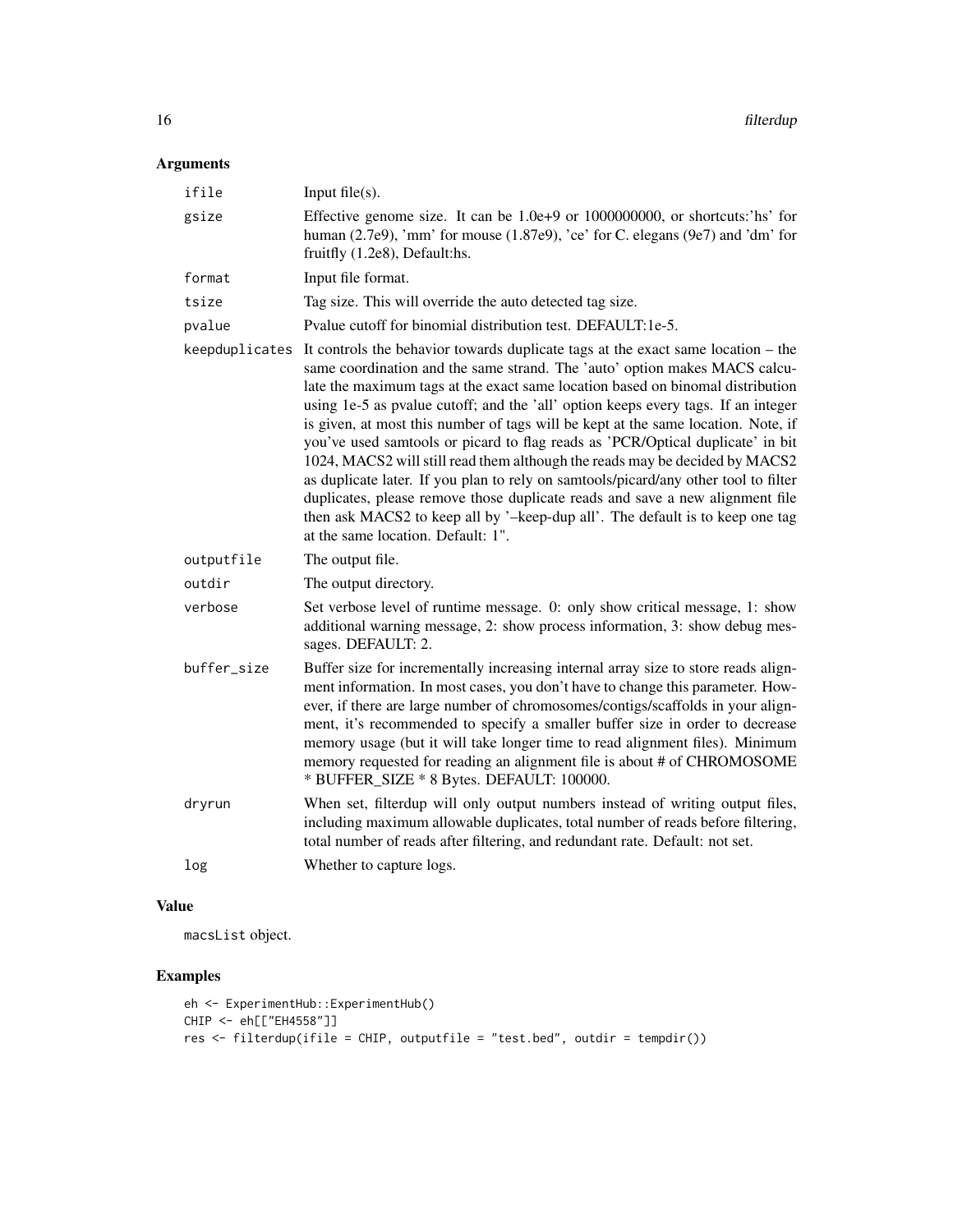<span id="page-16-0"></span>macsList-class *macsList*

#### Description

macsList

#### Arguments

| arguments | The arguments used in the function. |
|-----------|-------------------------------------|
| outputs   | The outputs from the function.      |
| log       | The run logs.                       |

MACSr *MACSr*

#### Description

The Model-based Analysis of ChIP-Seq (MACS) is a widely used toolkit for identifying transcript factor binding sites. This package is an R wrapper of the lastest MACS3.

| pileup | pileup |  |  |  |
|--------|--------|--|--|--|
|--------|--------|--|--|--|

# Description

Pileup aligned reads with a given extension size (fragment size or d in MACS language). Note there will be no step for duplicate reads filtering or sequencing depth scaling, so you may need to do certain pre/post-processing.

#### Usage

```
pileup(
  ifile,
 outputfile = character(),
 outdir = ".".format = c("AUTO", "BAM", "SAM", "BED", "ELAND", "ELANDMULTI", "ELANDEXPORT",
    "BOWTIE", "BAMPE", "BEDPE"),
 bothdirection = FALSE,
 extsize = 200L,buffer_size = 100000L,
 verbose = 2L,
  log = TRUE)
```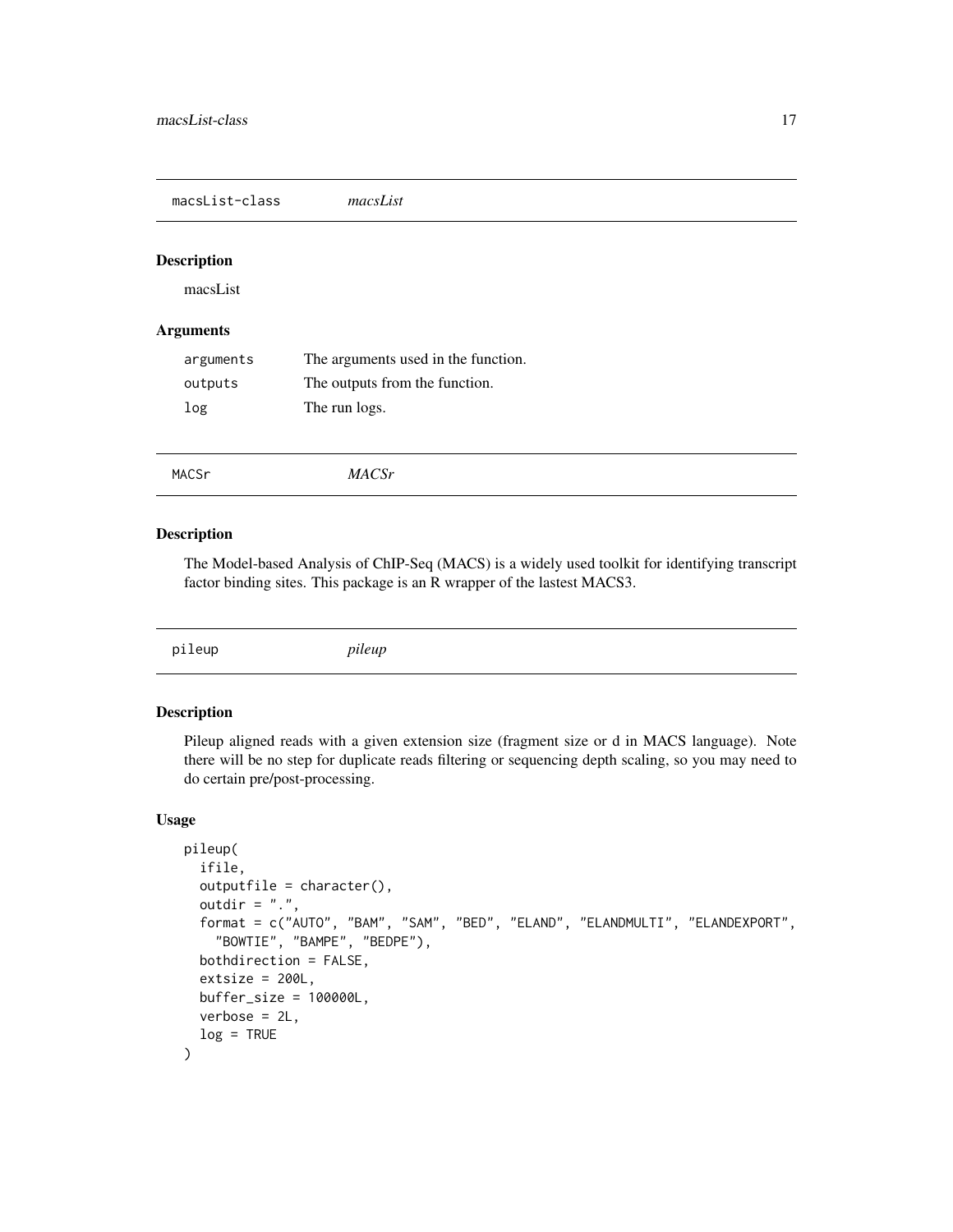# Arguments

| Alignment file. If multiple files are given as '-t A B C', then they will all be<br>read and combined. Note that pair-end data is not supposed to work with this<br>command. REQUIRED.                                                                                                                                                                                                                                                                                                                                                                                                                                                                                                                                                                                                                                                                                                                            |
|-------------------------------------------------------------------------------------------------------------------------------------------------------------------------------------------------------------------------------------------------------------------------------------------------------------------------------------------------------------------------------------------------------------------------------------------------------------------------------------------------------------------------------------------------------------------------------------------------------------------------------------------------------------------------------------------------------------------------------------------------------------------------------------------------------------------------------------------------------------------------------------------------------------------|
| Output bedGraph file name. If not specified, will write to standard output. RE-<br>QUIRED.                                                                                                                                                                                                                                                                                                                                                                                                                                                                                                                                                                                                                                                                                                                                                                                                                        |
| The output directory.                                                                                                                                                                                                                                                                                                                                                                                                                                                                                                                                                                                                                                                                                                                                                                                                                                                                                             |
| Format of tag file, \"AUTO\", \"BED\", \"ELAND\", \"ELANDMULTI\", \"ELAND-<br>EXPORT\", \"SAM\", \"BAM\", \"BOWTIE\", \"BAMPE\", or \"BEDPE\". The<br>default AUTO option will let '%(prog)s' decide which format the file is. DE-<br>FAULT: \"AUTO\", MACS3 will pick a format from \"AUTO\", \"BED\", \"ELAND\",<br>\"ELANDMULTI\", \"ELANDEXPORT\", \"SAM\", \"BAM\" and \"BOWTIE\".<br>If the format is BAMPE or BEDPE, please specify it explicitly. Please note that<br>when the format is BAMPE or BEDPE, the -B and -extsize options would be<br>ignored.                                                                                                                                                                                                                                                                                                                                                 |
| By default, any read will be extended towards downstream direction by exten-<br>sion size. So it's [0, size-1] (1-based index system) for plus strand read and<br>$[-size+1,0]$ for minus strand read where position 0 is 5' end of the aligned read.<br>Default behavior can simulate MACS3 way of piling up ChIP sample reads<br>where extension size is set as fragment size/d. If this option is set as on, aligned<br>reads will be extended in both upstream and downstream directions by extension<br>size. It means [-size, size] where 0 is the 5' end of a aligned read. It can partially<br>simulate MACS3 way of piling up control reads. However MACS3 local bias<br>is calculated by maximizing the expected pileup over a ChIP fragment size/d<br>estimated from 10kb, 1kb, d and whole genome background. This option will<br>be ignored when the format is set as BAMPE or BEDPE. DEFAULT: False |
| The extension size in bps. Each alignment read will become a EXTSIZE of<br>fragment, then be piled up. Check description for -B for detail. It's twice the<br>shiftsize in old MACSv1 language. This option will be ignored when the<br>format is set as BAMPE or BEDPE. DEFAULT: 200                                                                                                                                                                                                                                                                                                                                                                                                                                                                                                                                                                                                                             |
| Buffer size for incrementally increasing internal array size to store reads align-<br>ment information. In most cases, you don't have to change this parameter. How-<br>ever, if there are large number of chromosomes/contigs/scaffolds in your align-<br>ment, it's recommended to specify a smaller buffer size in order to decrease<br>memory usage (but it will take longer time to read alignment files). Minimum<br>memory requested for reading an alignment file is about # of CHROMOSOME<br>* BUFFER_SIZE * 8 Bytes. DEFAULT: 100000                                                                                                                                                                                                                                                                                                                                                                    |
| Set verbose level. 0: only show critical message, 1: show additional warning<br>message, 2: show process information, 3: show debug messages. If you want to<br>know where are the duplicate reads, use 3. DEFAULT:2                                                                                                                                                                                                                                                                                                                                                                                                                                                                                                                                                                                                                                                                                              |
| Whether to capture logs.                                                                                                                                                                                                                                                                                                                                                                                                                                                                                                                                                                                                                                                                                                                                                                                                                                                                                          |
|                                                                                                                                                                                                                                                                                                                                                                                                                                                                                                                                                                                                                                                                                                                                                                                                                                                                                                                   |

# Value

macsList object.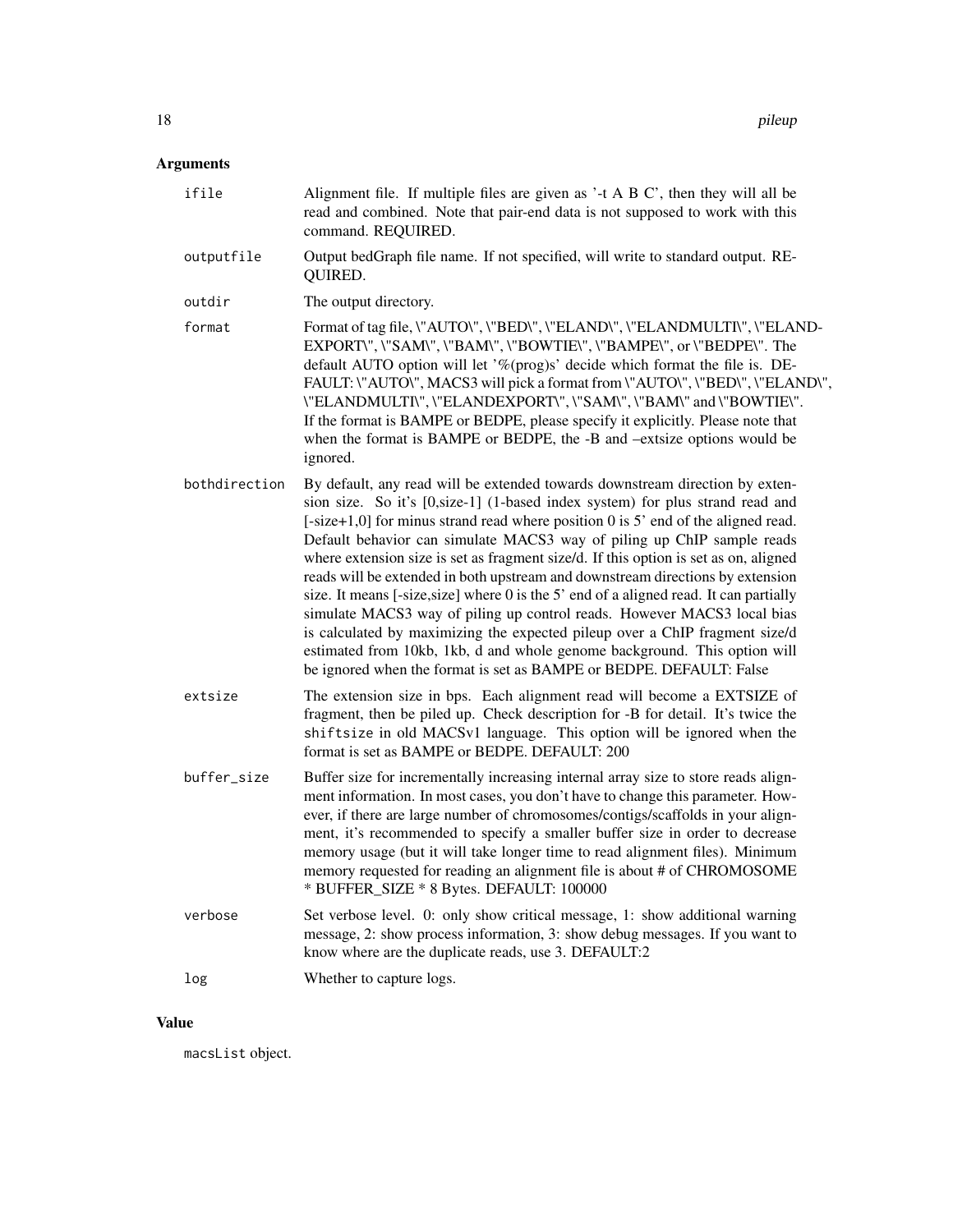#### <span id="page-18-0"></span>predictd the contract of the contract of the contract of the contract of the contract of the contract of the contract of the contract of the contract of the contract of the contract of the contract of the contract of the c

# Examples

```
eh <- ExperimentHub::ExperimentHub()
CHIP <- eh[["EH4558"]]
p <- pileup(CHIP, outdir = tempdir(), outputfile = "pileup_bed.bdg", format = "BED")
```
predictd *predictd*

# Description

Predict d or fragment size from alignment results. In case of PE data, report the average insertion/fragment size from all pairs. *Will NOT filter duplicates*

# Usage

```
predictd(
  ifile,
  gsize = "hs",format = "AUTO",
 plot = normalizePath(tempdir(), "predictd_mode.pdf"),
  tsize = NULL,
 bw = 300,
  d_{min} = 20,
 mfold = c(5, 50),buffer_size = 1e+05,
 verbose = 2L,
  log = TRUE)
```

| ifile  | Input $file(s)$ .                                                                                                                                                                                                                                          |
|--------|------------------------------------------------------------------------------------------------------------------------------------------------------------------------------------------------------------------------------------------------------------|
| gsize  | Effective genome size. It can be $1.0e+9$ or $1000000000$ , or shortcuts: hs' for<br>human (2.7e9), 'mm' for mouse (1.87e9), 'ce' for C. elegans (9e7) and 'dm' for<br>fruitfly $(1.2e8)$ , Default:hs.                                                    |
| format | Input file format.                                                                                                                                                                                                                                         |
| plot   | PDF path of peak model and correlation plots.                                                                                                                                                                                                              |
| tsize  | Tag size. This will override the auto detected tag size.                                                                                                                                                                                                   |
| bw     | Band width for picking regions to compute fragment size. This value is only<br>used while building the shifting model. DEFAULT: 300                                                                                                                        |
| d_min  | Minimum fragment size in basepair. Any predicted fragment size less than this<br>will be excluded. DEFAULT: 20                                                                                                                                             |
| mfold  | Select the regions within MFOLD range of high-confidence enrichment ratio<br>against background to build model. Fold-enrichment in regions must be lower<br>than upper limit, and higher than the lower limit. Use as "-m 10 30". DE-<br><b>FAULT:5 50</b> |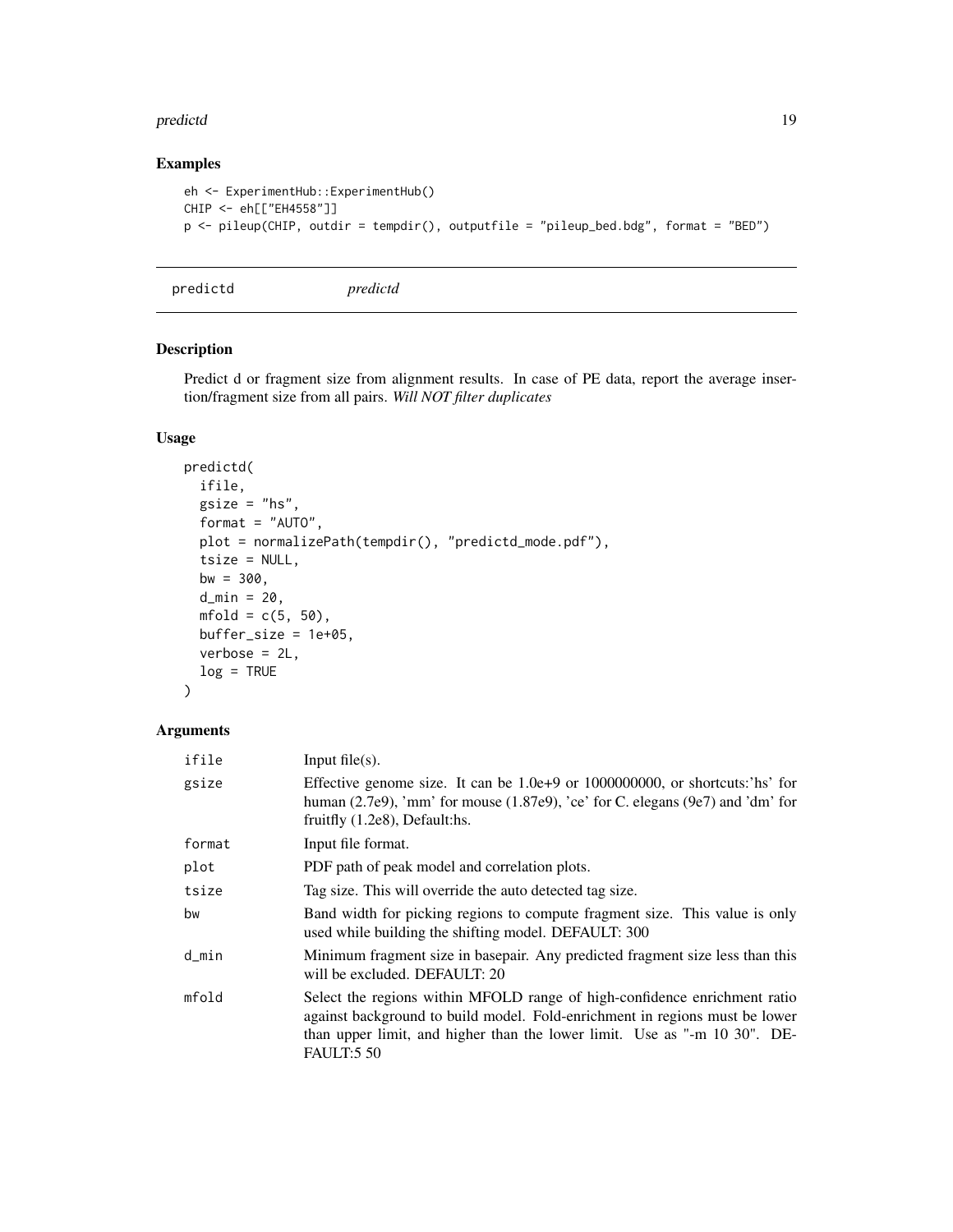<span id="page-19-0"></span>

| buffer_size | Buffer size for incrementally increasing internal array size to store reads align-<br>ment information. DEFAULT: 100000.                                                        |
|-------------|---------------------------------------------------------------------------------------------------------------------------------------------------------------------------------|
| verbose     | Set verbose level of runtime message. 0: only show critical message, 1: show<br>additional warning message, 2: show process information, 3: show debug mes-<br>sages. DEFAULT:2 |
| log         | Whether to capture log.                                                                                                                                                         |

# Value

predicted fragment sizes.

#### Examples

```
eh <- ExperimentHub::ExperimentHub()
CHIP <- eh[["EH4558"]]
predictd(CHIP, d_min = 10, gsize=5.2e+7, plot = NULL)
```
randsample *randsample*

#### Description

Randomly sample number/percentage of total reads.

#### Usage

```
randsample(
  ifile,
 outdir = ".".outputfile = character(),
 percentage = numeric(),number = numeric(),
  seed = -1L,
  tsize = NULL,
  format = c("AUTO", "BAM", "SAM", "BED", "ELAND", "ELANDMULTI", "ELANDEXPORT",
    "BOWTIE", "BAMPE", "BEDPE"),
 buffer_size = 100000L,
 verbose = 2L,
  log = TRUE)
```
# Arguments

ifile Alignment file. If multiple files are given as '-t A B C', then they will all be read and combined. Note that pair-end data is not supposed to work with this command. REQUIRED.

```
outdir The output directory.
```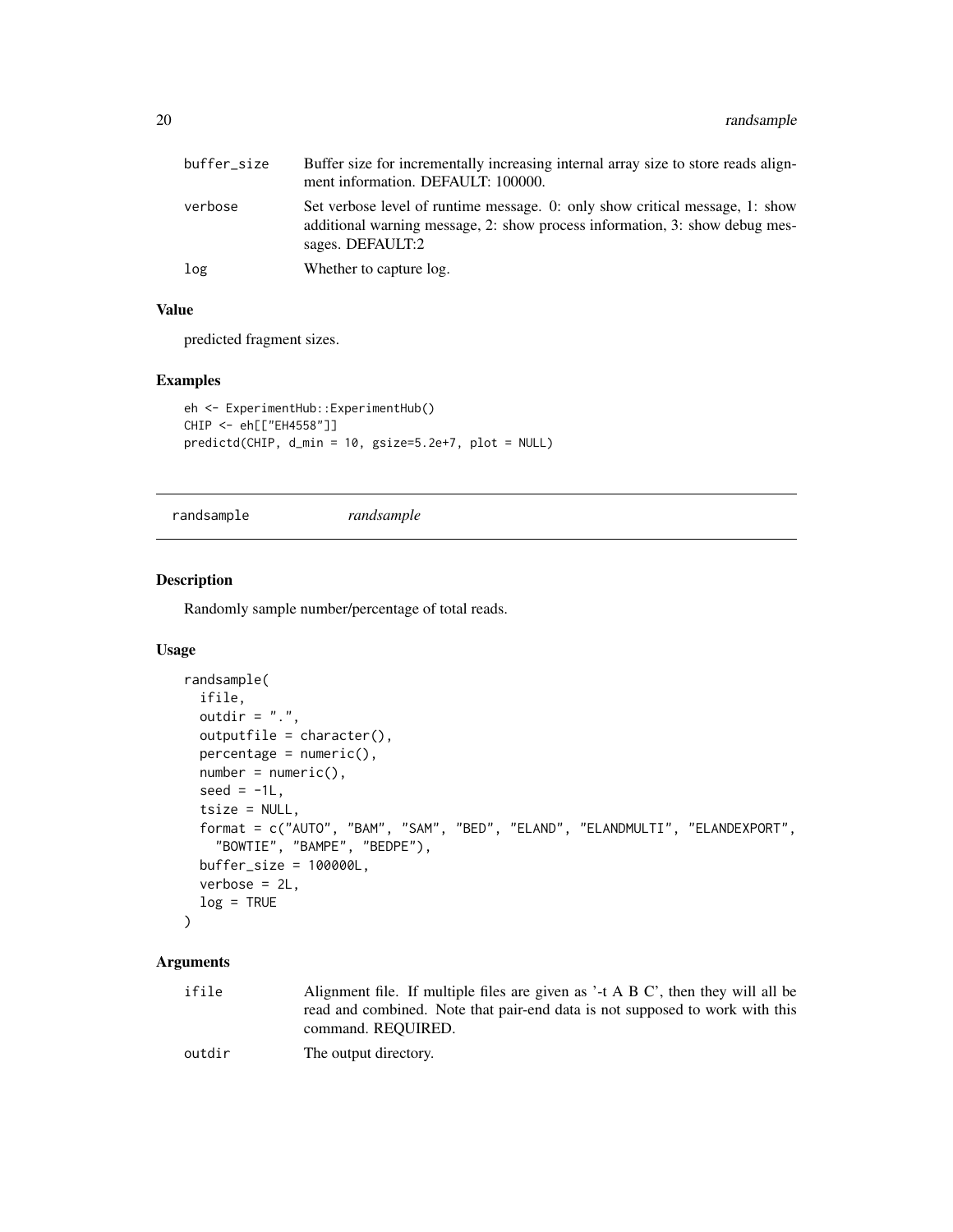# <span id="page-20-0"></span>refinepeak 21

| outputfile  | Output bedGraph file name. If not specified, will write to standard output. RE-<br>QUIRED.                                                                                                                                                                                                                                                                                                                                                                                                                                                     |
|-------------|------------------------------------------------------------------------------------------------------------------------------------------------------------------------------------------------------------------------------------------------------------------------------------------------------------------------------------------------------------------------------------------------------------------------------------------------------------------------------------------------------------------------------------------------|
| percentage  | Percentage of tags you want to keep. Input 80.0 for 80%%. This option can't be<br>used at the same time with -n/-num. REQUIRED                                                                                                                                                                                                                                                                                                                                                                                                                 |
| number      | Number of tags you want to keep. Input 8000000 or 8e+6 for 8 million. This<br>option can't be used at the same time with -p/-percent. Note that the number of<br>tags in output is approximate as the number specified here. REQUIRED                                                                                                                                                                                                                                                                                                          |
| seed        | Set the random seed while down sampling data. Must be a non-negative integer<br>in order to be effective. DEFAULT: not set                                                                                                                                                                                                                                                                                                                                                                                                                     |
| tsize       | Tag size. This will override the auto detected tag size. DEFAULT: Not set                                                                                                                                                                                                                                                                                                                                                                                                                                                                      |
| format      | Format of tag file, \"AUTO\", \"BED\" or \"ELAND\" or \"ELANDMULTI\" or<br>\"ELANDEXPORT\" or \"SAM\" or \"BAM\" or \"BOWTIE\" or \"BAMPE\"<br>or \"BEDPE\". The default AUTO option will %(prog)s decide which for-<br>mat the file is. Please check the definition in README file if you choose<br>ELAND/ELANDMULTI/ELANDEXPORT/SAM/BAM/BOWTIE or BAMPE/BEDPE.<br>DEFAULT: \"AUTO\""                                                                                                                                                         |
| buffer size | Buffer size for incrementally increasing internal array size to store reads align-<br>ment information. In most cases, you don't have to change this parameter. How-<br>ever, if there are large number of chromosomes/contigs/scaffolds in your align-<br>ment, it's recommended to specify a smaller buffer size in order to decrease<br>memory usage (but it will take longer time to read alignment files). Minimum<br>memory requested for reading an alignment file is about # of CHROMOSOME<br>* BUFFER_SIZE * 8 Bytes. DEFAULT: 100000 |
| verbose     | Set verbose level. 0: only show critical message, 1: show additional warning<br>message, 2: show process information, 3: show debug messages. If you want to<br>know where are the duplicate reads, use 3. DEFAULT:2                                                                                                                                                                                                                                                                                                                           |
| log         | Whether to capture logs.                                                                                                                                                                                                                                                                                                                                                                                                                                                                                                                       |

# Value

macsList object.

# Examples

```
eh <- ExperimentHub::ExperimentHub()
CHIP <- eh[["EH4558"]]
randsample(CHIP, number = 1000, outdir = tempdir(), outputfile = "randsample.bed")
```
refinepeak *refinepeak*

# Description

(Experimental) Take raw reads alignment, refine peak summits and give scores measuring balance of waston/crick tags. Inspired by SPP.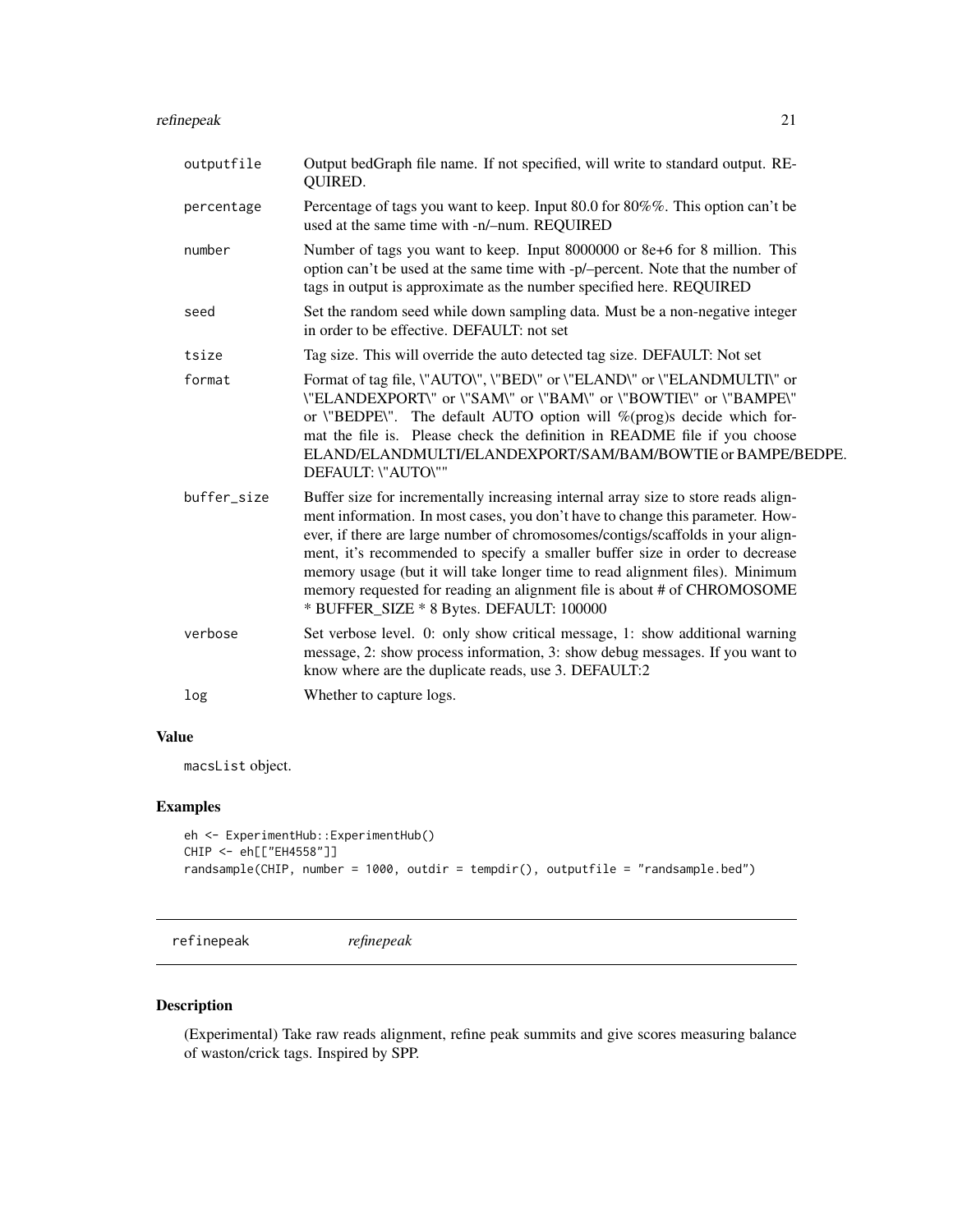# Usage

```
refinepeak(
 bedfile,
  ifile,
 format = c("AUTO", "BAM", "SAM", "BED", "ELAND", "ELANDMULTI", "ELANDEXPORT",
    "BOWTIE"),
 cutoff = 5,windowsize = 200L,
 buffer_size = 100000L,
 verbose = 2L,
 outdir = "./".outputfile = character(),
 log = TRUE\mathcal{L}
```
# Arguments

| bedfile     | Candidate peak file in BED format. REQUIRED.                                                                                                                                                                                                                                                                                                                                                                                                                                                                                                   |
|-------------|------------------------------------------------------------------------------------------------------------------------------------------------------------------------------------------------------------------------------------------------------------------------------------------------------------------------------------------------------------------------------------------------------------------------------------------------------------------------------------------------------------------------------------------------|
| ifile       | ChIP-seq alignment file. If multiple files are given as '-t A B C', then they will<br>all be read and combined. Note that pair-end data is not supposed to work with<br>this command. REQUIRED.                                                                                                                                                                                                                                                                                                                                                |
| format      | Format of tag file, \"AUTO\", \"BED\" or \"ELAND\" or \"ELANDMULTI\"<br>or \"ELANDEXPORT\" or \"SAM\" or \"BAM\" or \"BOWTIE\". The default<br>AUTO option will let '%(prog)s' decide which format the file is. Please check<br>the definition in README file if you choose ELAND/ELANDMULTI/ELANDEXPORT/SAM/BAM/BO<br>DEFAULT: \"AUTO\""                                                                                                                                                                                                      |
| cutoff      | <b>Cutoff DEFAULT: 5</b>                                                                                                                                                                                                                                                                                                                                                                                                                                                                                                                       |
| windowsize  | Scan window size on both side of the summit (default: 100bp)                                                                                                                                                                                                                                                                                                                                                                                                                                                                                   |
| buffer size | Buffer size for incrementally increasing internal array size to store reads align-<br>ment information. In most cases, you don't have to change this parameter. How-<br>ever, if there are large number of chromosomes/contigs/scaffolds in your align-<br>ment, it's recommended to specify a smaller buffer size in order to decrease<br>memory usage (but it will take longer time to read alignment files). Minimum<br>memory requested for reading an alignment file is about # of CHROMOSOME<br>* BUFFER_SIZE * 8 Bytes. DEFAULT: 100000 |
| verbose     | Set verbose level. 0: only show critical message, 1: show additional warning<br>message, 2: show process information, 3: show debug messages. If you want to<br>know where are the duplicate reads, use 3. DEFAULT:2                                                                                                                                                                                                                                                                                                                           |
| outdir      | The output directory.                                                                                                                                                                                                                                                                                                                                                                                                                                                                                                                          |
| outputfile  | Output bedGraph file name. If not specified, will write to standard output. RE-<br>QUIRED.                                                                                                                                                                                                                                                                                                                                                                                                                                                     |
| log         | Whether to capture logs.                                                                                                                                                                                                                                                                                                                                                                                                                                                                                                                       |
|             |                                                                                                                                                                                                                                                                                                                                                                                                                                                                                                                                                |

### Value

macsList object.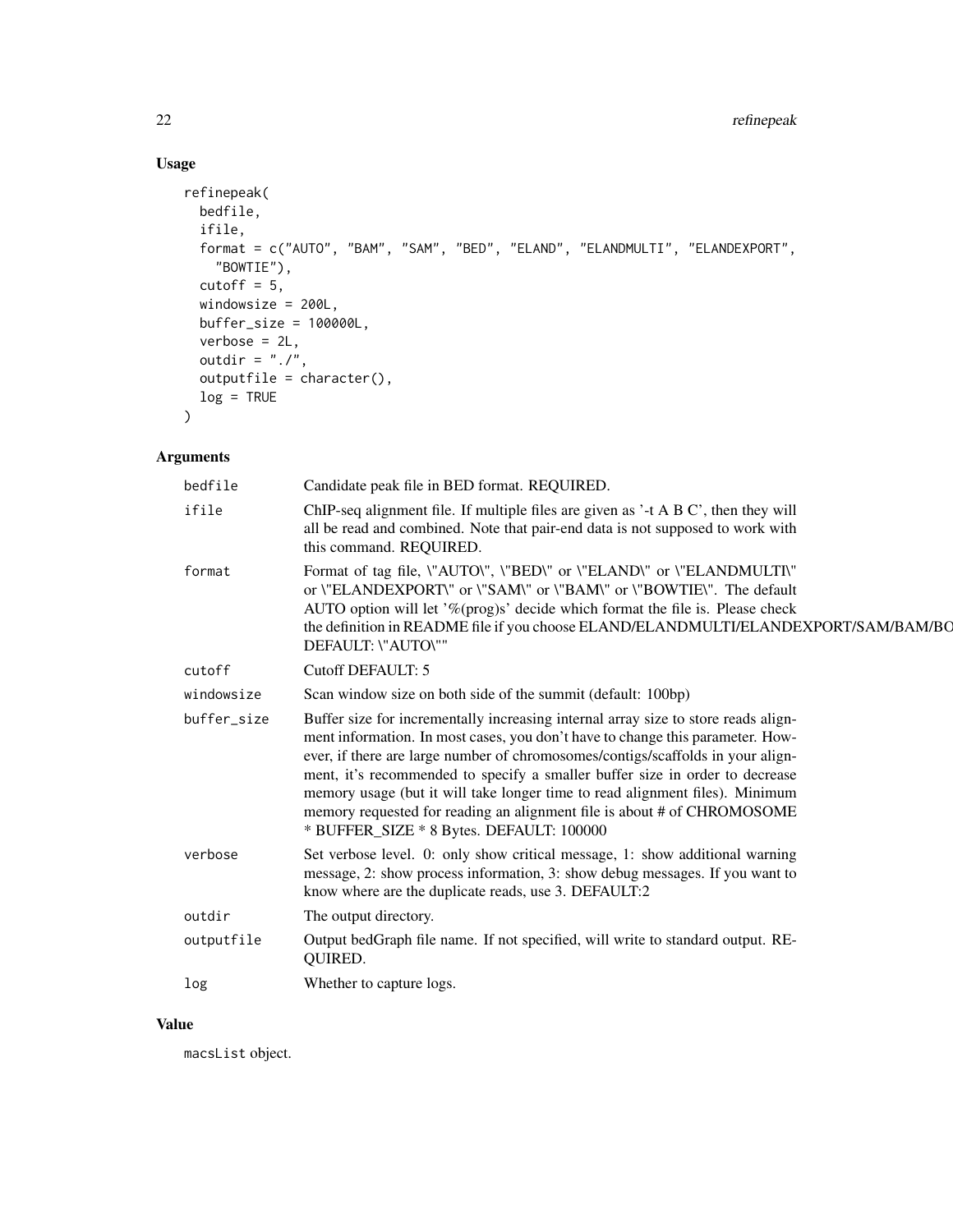# refinepeak 23

# Examples

```
eh <- ExperimentHub::ExperimentHub()
CHIP <- eh[["EH4558"]]
CTRL <- eh[["EH4563"]]
res <- callpeak(CHIP, CTRL, gsize = 5.2e7, cutoff_analysis = TRUE,
               outdir = tempdir(), name = "callpeak_narrow0")
refinepeak(grep("narrowPeak", res$outputs, value = TRUE), CHIP,
          outdir = tempdir(), outputfile = "refine")
```